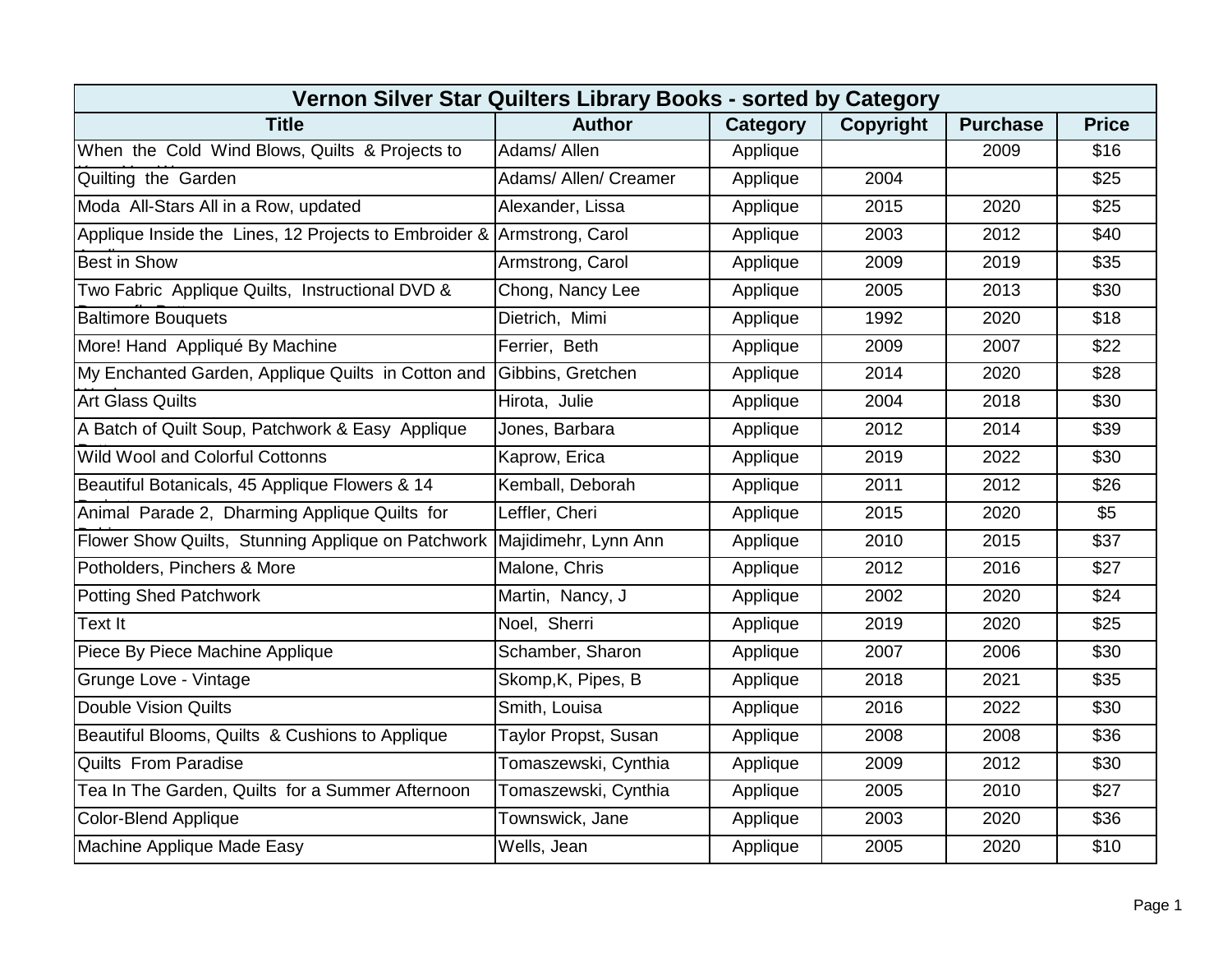| Vernon Silver Star Quilters Library Books - sorted by Category          |                          |                   |           |                 |              |  |  |  |
|-------------------------------------------------------------------------|--------------------------|-------------------|-----------|-----------------|--------------|--|--|--|
| <b>Title</b>                                                            | <b>Author</b>            | <b>Category</b>   | Copyright | <b>Purchase</b> | <b>Price</b> |  |  |  |
| Through the Garden Gate                                                 | Wells, Jean & Valori     | Applique          | 1999      | 2018            | \$28         |  |  |  |
| Appliquilt in the Cabin                                                 | White, Tonee             | Applique          | 2002      | 2018            | \$25         |  |  |  |
| <b>Wild Blooms and Colorful Creatures</b>                               | Williams, Wendy          | Applique          | 2013      | 2022            | \$35         |  |  |  |
| <b>Modern Applique Illusions</b>                                        | York, Casey              | Applique          | 2014      | 2021            | \$30         |  |  |  |
| 101 Appliqué Blocks                                                     | Daniel, Nancy Brenan     | Appliqué          | 2002      | 2020            | \$30         |  |  |  |
| Super Simple Quilts #4, 9 Applique Projects                             | Anderson & Anelski       | Applique          | 2009      | 2009            | \$12         |  |  |  |
| Nature's Elegance, 8 Wall Hangings & Pillows                            | Kornfeind, Jan           | Applique          | 2005      | 2015            | \$22         |  |  |  |
| Hawaiian Quilt Cushion Patterns & Designs                               | Poakalani/ Seeao, J      | Applique          | 1999      | 2012            | \$10         |  |  |  |
| Quiltscapes 11                                                          | Barker, Rebecca          | Art               |           | 2019            | \$40         |  |  |  |
| <b>Modern Art Quilts</b>                                                | Bleweiss, Sue            | Art               | 2018      | 2021            | \$39         |  |  |  |
| <b>Thread Painting A Garden Quilt</b>                                   | Hughes, Joyce            | Art               | 2020      | 2021            | \$36         |  |  |  |
| <b>Word Play Quilts</b>                                                 | Ricucci, Tonya           | Art               |           | 2019            | \$15         |  |  |  |
| <b>Quilt Designs for Postcards</b>                                      | Am. School of Needlework | <b>Art Quilt</b>  | 2005      | 2014            | \$40         |  |  |  |
| Going Postal, Easy Fabric Postcards                                     | Lauder, Billie           | <b>Art Quilt</b>  | 2005      | 2006            | \$20         |  |  |  |
| Celtic Art, The Methods of Construction                                 | Bain, George             | <b>Art Quilts</b> | 1951      | 2012            | \$31         |  |  |  |
| Stitching to Dye in Quilt Art                                           | Barnes, Christine        | <b>Art Quilts</b> | 2018      | 2019            | \$37         |  |  |  |
| <b>Beautifully Embellished Landscapes</b>                               | Becker, Joyce            | <b>Art Quilts</b> | 2006      |                 | \$27         |  |  |  |
| Landscape Quilting, DVD                                                 | Becker, Joyce            | <b>Art Quilts</b> |           | 2011            | \$30         |  |  |  |
| Landscape in Contemporary Quilts, Design &                              | Berlyn, Ineke            | <b>Art Quilts</b> | 2006      | 2014            | \$30         |  |  |  |
| <b>Color Confidence for Quilters</b>                                    | Beyer's, Jenny           | <b>Art Quilts</b> |           |                 | \$22         |  |  |  |
| Quilting Arts Book, (The), Tech. & Inspiration for One-Bolton, Patricia |                          | <b>Art Quilts</b> | 2008      | 2017            | \$26         |  |  |  |
| <b>Art Quilt Collage</b>                                                | Boschert, Deborah        | <b>Art Quilts</b> | 2016      | 2017            | \$36         |  |  |  |
| Easy Batick Landscape Quilts                                            | Brown, Patricia          | <b>Art Quilts</b> | 2011      | 2012            | \$18         |  |  |  |
| Point, Click, Quilt: Turn Your Photos into Fabulous                     | Brubaker Knapp, S        | <b>Art Quilts</b> | 2011      | 2015            | \$24         |  |  |  |
| <b>Quilt Studio</b>                                                     | Brubidge, Pauline        | <b>Art Quilts</b> | 2000      | 2018            | \$40         |  |  |  |
| Quilt Colour Workshop, Fat Quarterly                                    | Bruecher, T/Plus 3       | <b>Art Quilts</b> | 2014      | 2009            | \$28         |  |  |  |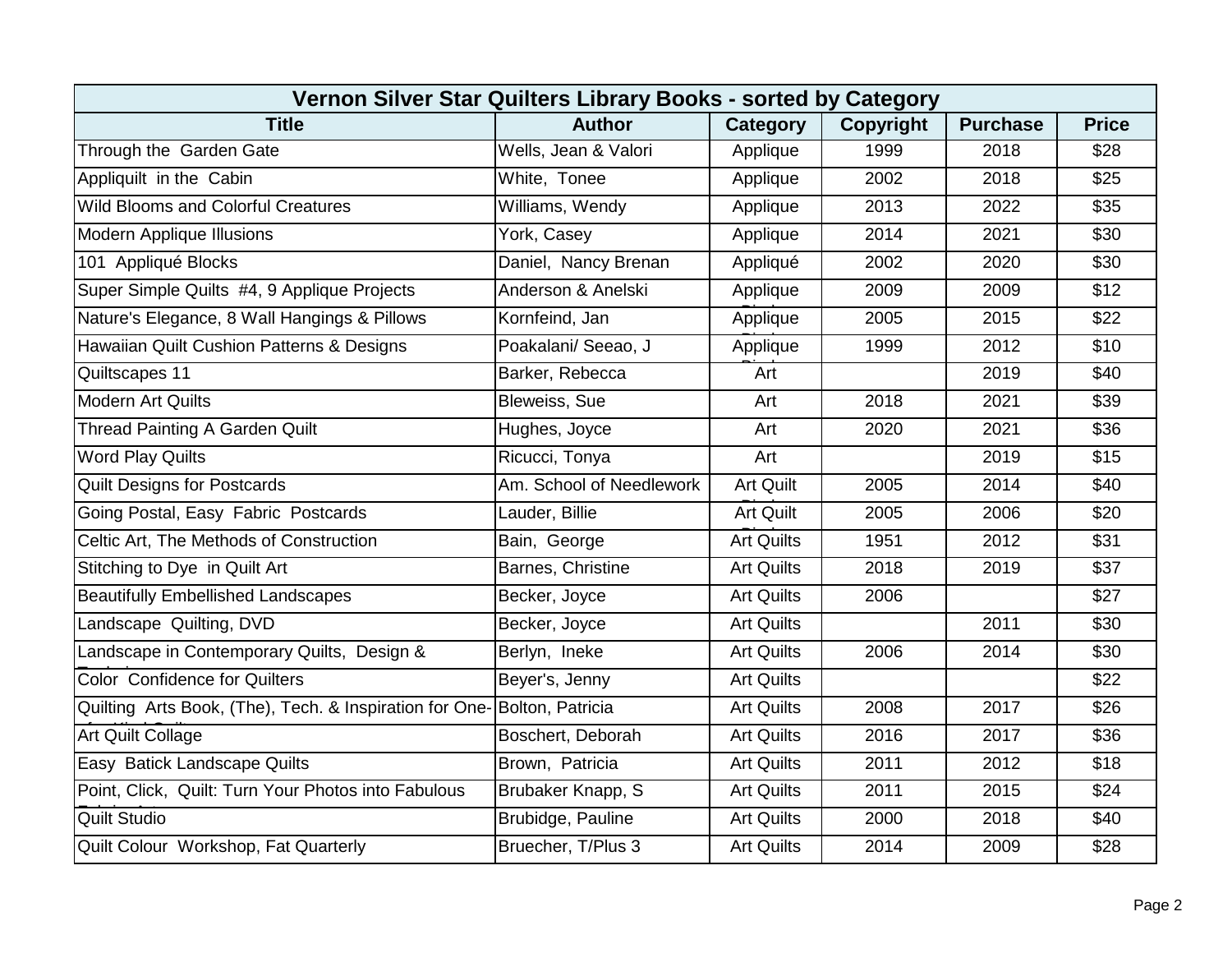| Vernon Silver Star Quilters Library Books - sorted by Category |                            |                   |                  |                 |                  |  |  |  |
|----------------------------------------------------------------|----------------------------|-------------------|------------------|-----------------|------------------|--|--|--|
| <b>Title</b>                                                   | <b>Author</b>              | Category          | <b>Copyright</b> | <b>Purchase</b> | <b>Price</b>     |  |  |  |
| Hand Dyed Fabric Made Easy                                     | Buffington, Adriene        | <b>Art Quilts</b> | 1996             | 2018            | \$10             |  |  |  |
| Legends, 9 Quilts Inspired by Earth, Sea & Sky                 | Burch, Laurel              | <b>Art Quilts</b> | 2007             | 2010            | \$22             |  |  |  |
| Sew Wild, Creating with Stitch & Mixed Media,                  | Burke, Alisa               | <b>Art Quilts</b> | 2011             | 2016            | \$30             |  |  |  |
| Free-Style Quilts, A "No Rules" Approach                       | Carlson, Susan             | <b>Art Quilts</b> | 2000             | 2012            | $\overline{$28}$ |  |  |  |
| <b>Quilts From Nature</b>                                      | Colvin, Joan               | <b>Art Quilts</b> | 1993             | 2008            | \$18             |  |  |  |
| Transforming Fabric, Creative Ways to Paint, Dye &             | Dahl, Carolyn              | <b>Art Quilts</b> | 2004             | 2014            | \$10             |  |  |  |
| Art Quilting Basics DVD                                        | Davila, J/ Waterston, E    | <b>Art Quilts</b> | 2008             | 2012            | \$30             |  |  |  |
| Quilting Arts (The), Idea Book                                 | Denegre, Vivika H          | <b>Art Quilts</b> | 2018             | 2019            | \$26             |  |  |  |
| Fabric & Paint & Thread Equals Fabulous                        | Durbin, Pat                | <b>Art Quilts</b> | 2009             | 2012            | \$25             |  |  |  |
| <b>Celtic Spirals</b>                                          | Durcan, Philomena          | <b>Art Quilts</b> | 1992             | 2019            | \$10             |  |  |  |
| Art of Fabric Collage                                          | Eichom, Rosemary           | <b>Art Quilts</b> | 2003             |                 | \$28             |  |  |  |
| Free Expressions, Art & Confessons of a                        | Eklow, Robbi Joy           | <b>Art Quilts</b> | 2005?            | 2007            | \$40             |  |  |  |
| <b>Flower Pounding</b>                                         | Freschkornea, A./ Sandrin, | <b>Art Quilts</b> | 2000             | 2002            | \$36             |  |  |  |
| Flying Colors, Design Q. with Freeform Shapes &                | Garber, Gail               | <b>Art Quilts</b> | 2010             | 2010            | \$15             |  |  |  |
| Lovely Landscape Quilts                                        | Geier, Cathy               | <b>Art Quilts</b> | 2014             | 2019            | \$10             |  |  |  |
| <b>Art Quilt Maps</b>                                          | Goodwin, Valerie S.        | <b>Art Quilts</b> | 2013             | 2016            | $\overline{$39}$ |  |  |  |
| Artful Improv                                                  | Grisdela, Cindy            | <b>Art Quilts</b> | 2016             | 2017            | \$20             |  |  |  |
| Quilting Masterclass, Inspirations & Techniques from           | Guerrier, Katharine        | <b>Art Quilts</b> | 2000             | 2014            | \$35             |  |  |  |
| Points of View                                                 | Hearder, Valerie           | <b>Art Quilts</b> | 2007             | 2009            | \$13             |  |  |  |
| <b>Creating Art Quilts with Panels</b>                         | Hughes, Joyce              | <b>Art Quilts</b> | 2019             | 2019            | \$28             |  |  |  |
| A Passion for Colour                                           | Isset, Ruth                | <b>Art Quilts</b> | 2013             | 2015            | \$28             |  |  |  |
| Art + Quilt                                                    | Kinard, Lyric              | <b>Art Quilts</b> | 2009             | 2017            | \$25             |  |  |  |
| <b>Sky Quilts</b>                                              | Lawler, Mickey             | <b>Art Quilts</b> | 2011             | 2007            | \$35             |  |  |  |
| Threadplay, Mastering Machine Embroidery                       | Lehman, Libby              | <b>Art Quilts</b> | 1997             | 2016            | \$5              |  |  |  |
| <b>Fabulous Facades</b>                                        | Loughman, Gloria           | <b>Art Quilts</b> | 2017             | 2018            | \$28             |  |  |  |
| Quilted Symphony                                               | Loughman, Gloria           | <b>Art Quilts</b> | 2010             | 2016            | \$35             |  |  |  |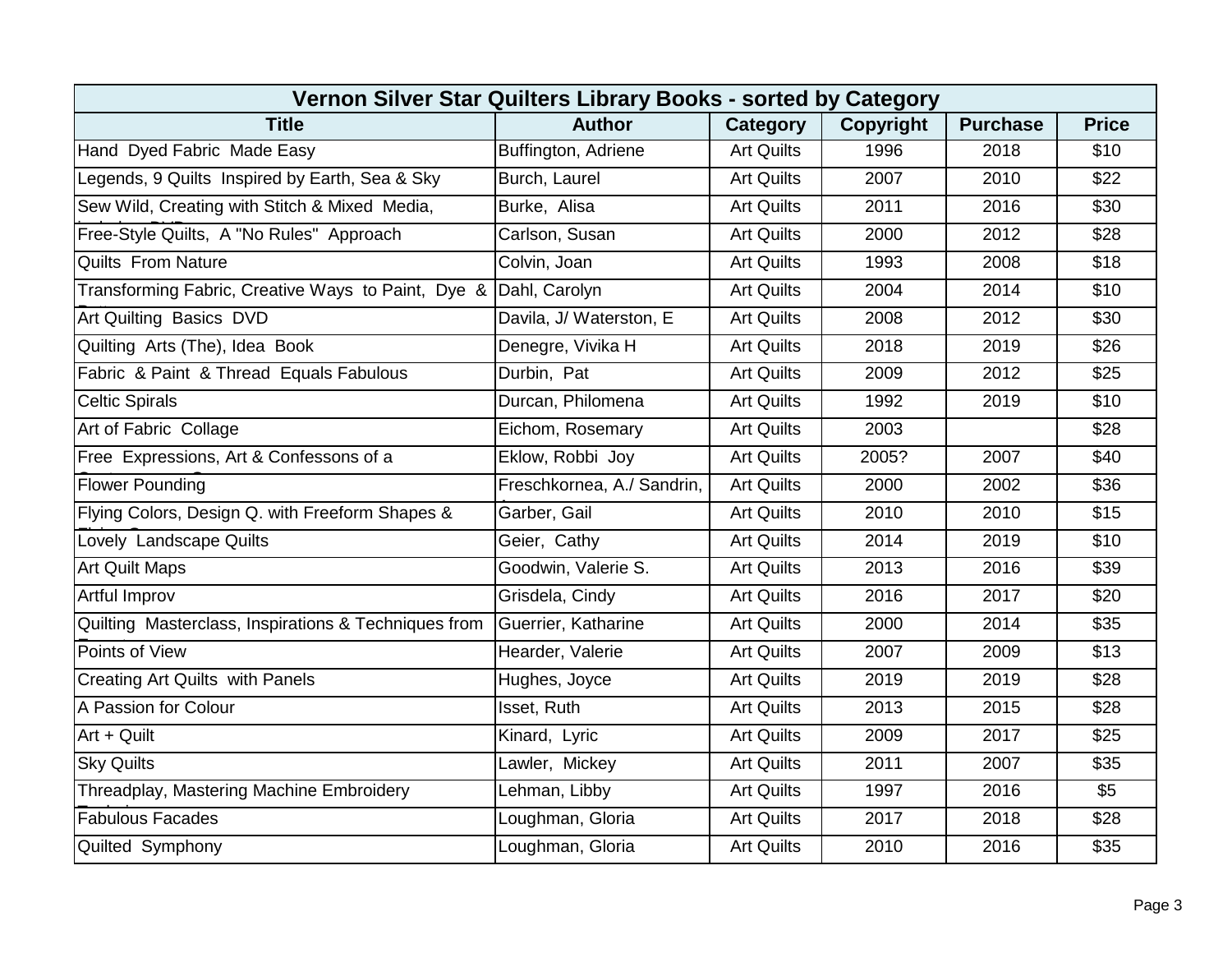| Vernon Silver Star Quilters Library Books - sorted by Category           |                       |                   |                  |                 |              |  |  |  |
|--------------------------------------------------------------------------|-----------------------|-------------------|------------------|-----------------|--------------|--|--|--|
| <b>Title</b>                                                             | <b>Author</b>         | <b>Category</b>   | <b>Copyright</b> | <b>Purchase</b> | <b>Price</b> |  |  |  |
| Radiant Landscapes, Use Tiled Colors & Textures to                       | Loughman, Gloria      | <b>Art Quilts</b> | 2013             | 2015            | \$18         |  |  |  |
| Pieceful Scenes, Easy Perspective for Patchworkers                       | Madden, Angela        | <b>Art Quilts</b> | 1997             | 2013            | \$30         |  |  |  |
| Color & Composition for the Creative Quilter, Easy-                      | Masopust, K/Barker, B | <b>Art Quilts</b> | 2005             | 2014            | \$20         |  |  |  |
| <b>Artful Log Cabin Quilts</b>                                           | Masopust, Katie       | <b>Art Quilts</b> | 2017             | 2021            | \$39         |  |  |  |
| Design Workshop                                                          | McDowell, Ruth        | <b>Art Quilts</b> | 2007             | 2009            | \$10         |  |  |  |
| Piecing Workshop, Step-by-Step Guide                                     | McDowell, Ruth B      | <b>Art Quilts</b> | 2007             | 2017            | \$32         |  |  |  |
| <b>Contemporary Quilts</b>                                               | Meech, Sandra         | <b>Art Quilts</b> | 2003             | 2015            | \$29         |  |  |  |
| <b>Creative Quilts</b>                                                   | Meech, Sandra         | <b>Art Quilts</b> | 2006             | 2015            | \$40         |  |  |  |
| <b>Stacked &amp; Stiched</b>                                             | Morgan, Christine     | <b>Art Quilts</b> | 2012             | 2008            | \$34         |  |  |  |
| Small Art Quilts - Explorations in Paint and Stitch                      | O'Hare, Deborah       | <b>Art Quilts</b> | 2018             | 2018            | \$30         |  |  |  |
| Journey of an Art Quilter, creative Strategies &                         | Olson, Barbara        | <b>Art Quilts</b> | 2004             | 2013            | \$30         |  |  |  |
| <b>Fractured Landscape Quilts</b>                                        | Pasquini Masopust, K  | <b>Art Quilts</b> |                  | 1996            | \$25         |  |  |  |
| Ghost Layers & Color Washes, Three Steps to                              | Pasquini Masopust, K  | <b>Art Quilts</b> | 2000             | 2015            | \$20         |  |  |  |
| <b>Postcard Quilts</b>                                                   | Rearden, Caroline     | <b>Art Quilts</b> | 2005             | 2019            | \$28         |  |  |  |
| Digital Fiber Art: Combine photos and fabric                             | Redmond, Wen          | <b>Art Quilts</b> | 2016             | 2018            | \$35         |  |  |  |
| Quiltmaker's Color Workshop, Guide to Color &                            | Ringle, W/Kerr, B     | <b>Art Quilts</b> | 2002             | 2012            | \$35         |  |  |  |
| Photo Fun, Print Your Own Fabric for Quilts & Crafts                     | Rymer, CL, ed.        | <b>Art Quilts</b> | 2004             | 2016            | \$30         |  |  |  |
| Positively Postcards, Quilted Keepsakes to Save Or                       | Sabel, B/O'Donell, P  | <b>Art Quilts</b> | 2007             | 2012            | \$25         |  |  |  |
| Show Me How To Create Quilting Designs                                   | Sandbach, S           | <b>Art Quilts</b> | 2004             | 2015            | \$23         |  |  |  |
| A Dictionary of Color Combinations                                       | Seigensha             | <b>Art Quilts</b> | 2018             | 2019            | \$26         |  |  |  |
| Ultimate Guide to Art Quilting, 1000+ Step-by-Step                       | Seward, Linda         | <b>Art Quilts</b> | 2014             | 2016            | \$20         |  |  |  |
| Global Expressions, decorating with fabrics from                         | Shepard, Lisa         | <b>Art Quilts</b> | 2001             | 2019            | \$5          |  |  |  |
| Natural World, Art Quilt Portfolio, Inspiring Works,                     | Sielman, Martha       | <b>Art Quilts</b> | 2012             | 2007            | \$30         |  |  |  |
| Complete Photo Guide to Art Quilting, The                                | Stein, Susan          | <b>Art Quilts</b> | 2012             | 2016            | \$28         |  |  |  |
| Workshops from Quilt Skills, Australian Quilters' Guild Sullivan, C, ed. |                       | <b>Art Quilts</b> | 1998             | 2011            | \$35         |  |  |  |
| Inspired to Quilt, Creative Experiments In Art Quilt                     | Testa, Melanie        | <b>Art Quilts</b> | 2009             | 2012            | \$30         |  |  |  |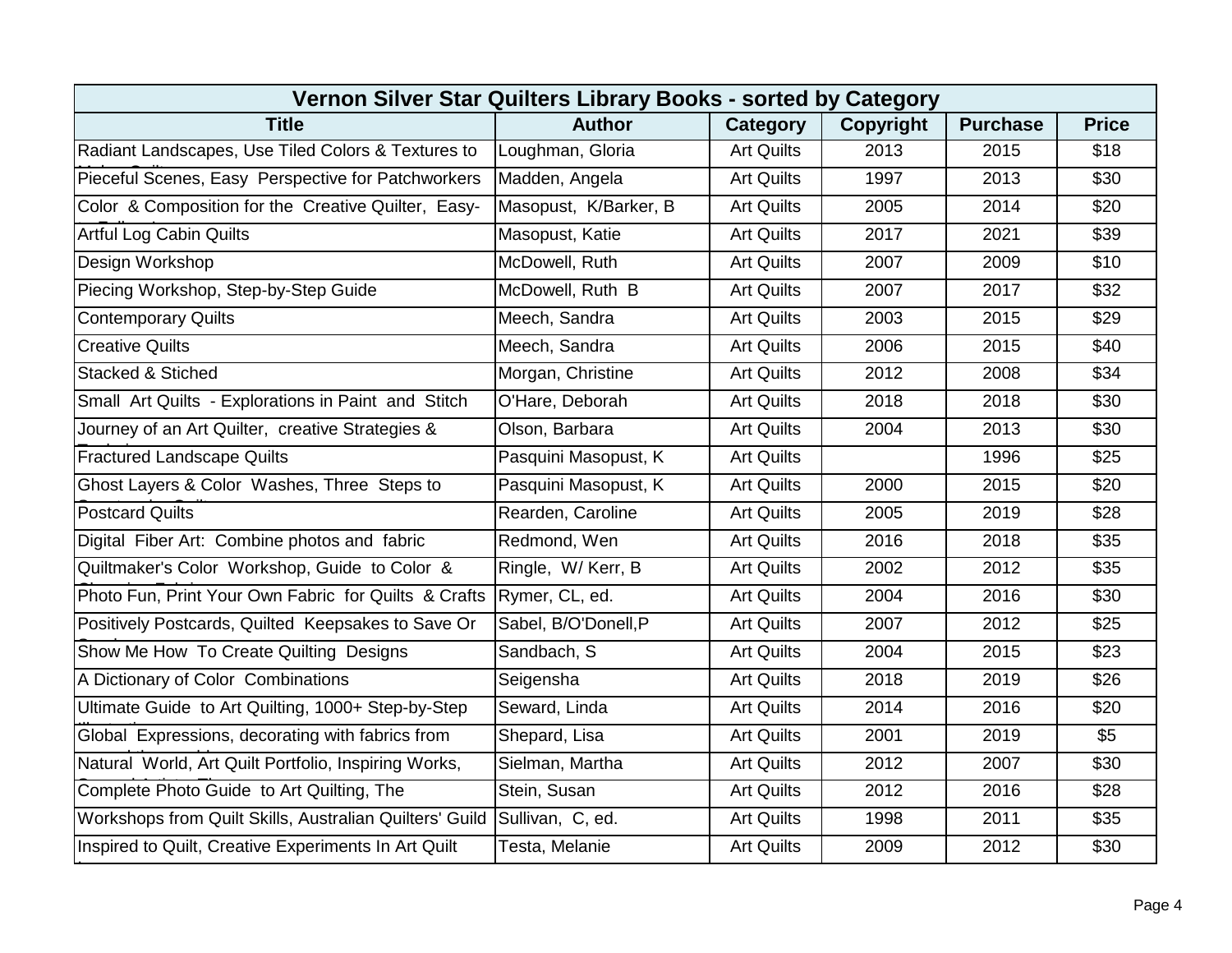| Vernon Silver Star Quilters Library Books - sorted by Category |                     |                   |                  |                 |                  |  |  |  |
|----------------------------------------------------------------|---------------------|-------------------|------------------|-----------------|------------------|--|--|--|
| <b>Title</b>                                                   | <b>Author</b>       | Category          | <b>Copyright</b> | <b>Purchase</b> | <b>Price</b>     |  |  |  |
| <b>Design Essentials</b>                                       | Torrence, Lorraine  | <b>Art Quilts</b> | 2008             | 2015            | \$30             |  |  |  |
| Out of the Box, Unleash Your Creativity Through                | Weidman, Mary Lou   | <b>Art Quilts</b> | 2009             | 2011            | \$20             |  |  |  |
| Intuitive Color & Design                                       | Wells, Jean         | <b>Art Quilts</b> | 2009             | 2010            | \$34             |  |  |  |
| Intuitive Color & Design: Updated 2nd edition                  | Wells, Jean         | <b>Art Quilts</b> | 2017             | 2018            | \$39             |  |  |  |
| Journey to Inspired Art Quilting                               | Wells, Jean         | <b>Art Quilts</b> | 2012             | 2014            | \$22             |  |  |  |
| My Life In Fabric                                              | Wells, Valori       | <b>Art Quilts</b> | 2014             | 2013            | \$25             |  |  |  |
| <b>Thread Painting</b>                                         | Wiener, L.L.        | <b>Art Quilts</b> | 2007             |                 | \$34             |  |  |  |
| Celtic Quilts, A New Look for Ancient Designs                  | Williams, Beth Ann  | <b>Art Quilts</b> | 2000             | 2013            | \$45             |  |  |  |
| Color Play                                                     | Wolfram, Joen       | <b>Art Quilts</b> | 2000             |                 | \$25             |  |  |  |
| Color Play 2nd Edition                                         | Wolfram, Joen       | Art quilts        | 2014             | 2019            | \$36             |  |  |  |
| Adventures in Design                                           | Wolfrom, Joen       | <b>Art Quilts</b> | 2011             | 2018            | \$34             |  |  |  |
| Visual Coloring, A Foolproof Approach to Color-rich            | Wolfrom, Joen       | <b>Art Quilts</b> | 2007             | 2010            | \$32             |  |  |  |
| Landscape Quilts, Create Stunning Fabric Paintings             | Zieman, N/Sewell, N | <b>Art Quilts</b> | 2001             | 2012            | \$40             |  |  |  |
| <b>East-Meets-West Quilts</b>                                  | Belyea, Patricia    | Asian             | 2017             | 2018            | \$42             |  |  |  |
| The Ultimate Sashiko Source book                               | Briscoe, Susan      | Asian             | 2005             | 2019            | \$30             |  |  |  |
| Japanese Inspirations, 18 Quilted Projects                     | Haigh, Janet        | Asian             | 2000             | 2012            | \$40             |  |  |  |
| Quilting Line & Color, Tech. & Designs for Abstract            | Jinzenji, Yoshiko   | Asian             | 2011             | 2013            | \$30             |  |  |  |
| Sashiko, Easy & Elegant Japanese Designs for                   | Parker, Mary        | Asian             | 1999             | 2006            | \$20             |  |  |  |
| Sensational Sashiko, Japanese Applique & Quilting              | Pederson, Sharon    | Asian             | 2005             | 2009            | $\overline{$17}$ |  |  |  |
| Asian Elegance: Quilting with Japanese fabrics and             | Pippen, Kitty       | Asian             | 2003             |                 | \$30             |  |  |  |
| Omiyage, Handmade Gifts from Fabric in the                     | Sudo, Jumiko        | Asian             | 2001             | 2010            | \$32             |  |  |  |
| <b>Fantasies and Flowers</b>                                   | Sudo, Kumiko        | Asian             | 1999             | 2015            | \$25             |  |  |  |
| Harmonies & Hurricanes, Color & Line in Japanese               | Sudo, Kumiko        | Asian             | 1998             | 2012            | \$35             |  |  |  |
| Kake-Jiku                                                      | Sudo, Kumiko        | Asian             | 2006             | 2015            | \$33             |  |  |  |
| Bag Making Bible, The                                          | Lam, Lisa           | Bags & Bowls      | 2010             | 2018            | \$32             |  |  |  |
| <b>Fabulous Fat Quarter Bags</b>                               | Briscoe, Susan      | Bags and          | 2009             | 2011            | \$10             |  |  |  |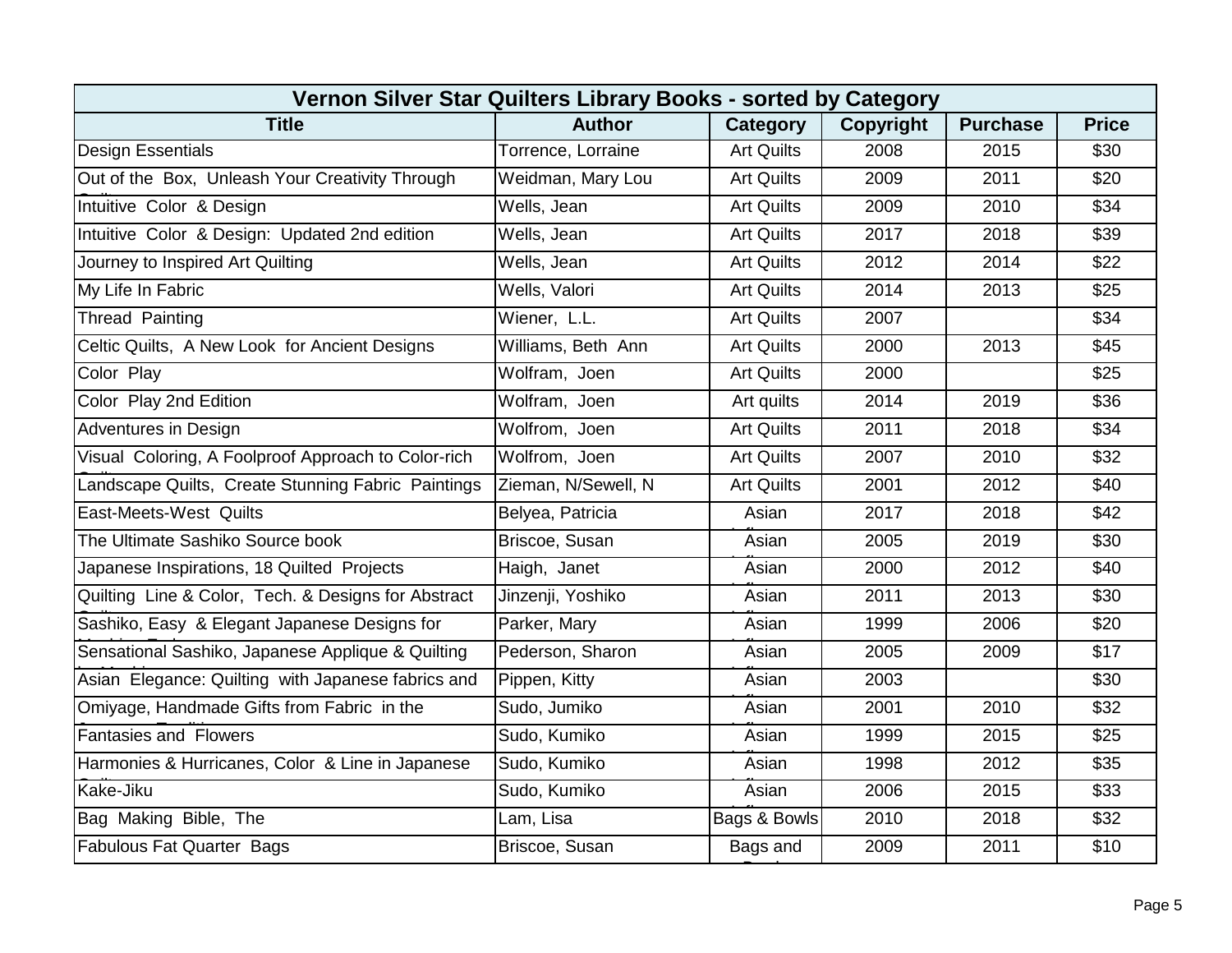| Vernon Silver Star Quilters Library Books - sorted by Category |                                  |                  |                  |                 |              |  |  |  |
|----------------------------------------------------------------|----------------------------------|------------------|------------------|-----------------|--------------|--|--|--|
| <b>Title</b>                                                   | <b>Author</b>                    | <b>Category</b>  | <b>Copyright</b> | <b>Purchase</b> | <b>Price</b> |  |  |  |
| It's a Wrap II, Sewing New Shapes, Exploring New               | Breier, Susan                    | Bags and         | 2010             | 2013            | \$30         |  |  |  |
| It's a Wrap, Sewing Fabric Purses, Baskets & Bowls             | Breier, Susan                    | Bags and         | 2006             | 2013            | \$25         |  |  |  |
| 21 Sensational Patchwork Bags                                  | Briscoe, Susan                   | Bags and         | 2006             | 2013            | \$30         |  |  |  |
| <b>Sew Bags</b>                                                | Dayton, Hilarie                  | Bags and         | 2019             | 2021            | \$34         |  |  |  |
| Chic Bags                                                      | Enderlen-Debuisson, Marie        | Bags and         | 2007             | 2015            | \$25         |  |  |  |
| <b>Fabulous Fat Quarter Bags</b>                               | Hawley, M'Liss Rae               | Bags and         | 2008             | 2009            | \$25         |  |  |  |
| A Bag for All Reasons                                          | Lam, Lisa                        | Bags and         | 2012             | 2013            | \$30         |  |  |  |
| Purses, Bags & Totes                                           | Moya's Workshop                  | Bags and         | 2012             | 2010            | \$25         |  |  |  |
| <b>Bags For Everyday Use</b>                                   | Saito, Yoko                      | Bags and         | 2012             | 2015            | \$35         |  |  |  |
| I Love Houses                                                  | Saito, Yoko                      | Bags and         | 2019             | 2020            | \$45         |  |  |  |
| Quilted Bags and Gifts                                         | Shita, Akemi                     | Bags and         | 2016             | 2009            | \$30         |  |  |  |
| Sewing Pottery By Machine                                      | Warholic, Barbara                | Bags and         | 2011             | 2016            | \$25         |  |  |  |
| Quilting Bible, The                                            | <b>Creative Publishing Itn'l</b> | <b>Beginners</b> | 2010             | 2012            | \$26         |  |  |  |
| Beginning Quiltmaking DVD                                      | McClun, D/ Nownes, L             | <b>Beginners</b> | 2007             | 2011            | \$25         |  |  |  |
| Perfect-Fit Pieced Borders                                     | Snyder, Sheila Sinclair          | <b>Borders</b>   |                  | 2019            | \$32         |  |  |  |
| Log Cabin Borders & Corners                                    | Causee, Linda                    | Borders &        | 2003             | 2009            | \$38         |  |  |  |
| Earthly Delights, The Perfect Finish                           | Buckley, Karen                   | Borders &        | 2006             | 2013            | \$20         |  |  |  |
| Quilt Toppings, Embellishment Techniques                       | Crust, Melody                    | Borders &        | 2005             | 2017            | \$30         |  |  |  |
| <b>Foundation Borders</b>                                      | Hall, J/ Hayward, D              | Borders &        | 2002             |                 | \$50         |  |  |  |
| Embellishing with Anything, Fiber Art Techniques for           | Love, Gladys                     | Borders &        | 2009             | 2010            | \$30         |  |  |  |
| Sew Embellished!                                               | Lynch, Cheryl                    | Borders &        | 2012             |                 | \$27         |  |  |  |
| <b>Pieced Borders</b>                                          | Martin, J/ McCloskey, M          | Borders &        | 1994             | 2006            | \$30         |  |  |  |
| Smashing Sets, Exciting Ways to Arrange Quilt                  | Miller, Margaret                 | Borders &        | 2000             |                 | \$28         |  |  |  |
| Blended Borders, Quilts with a Creative Edge                   | Mostek, Pamela                   | Borders &        | 2009             | 2013            | \$32         |  |  |  |
| Dazzling Quilts, Easy Glitz & Instant Glamour                  | Mostek, Pamela                   | Borders &        | 2006             | 2015            | \$37         |  |  |  |
| Fantastic Fabric Folding, Innovative Quilting Projects         | Wat, Rebecca                     | Borders &        | 2000             | 2013            | \$25         |  |  |  |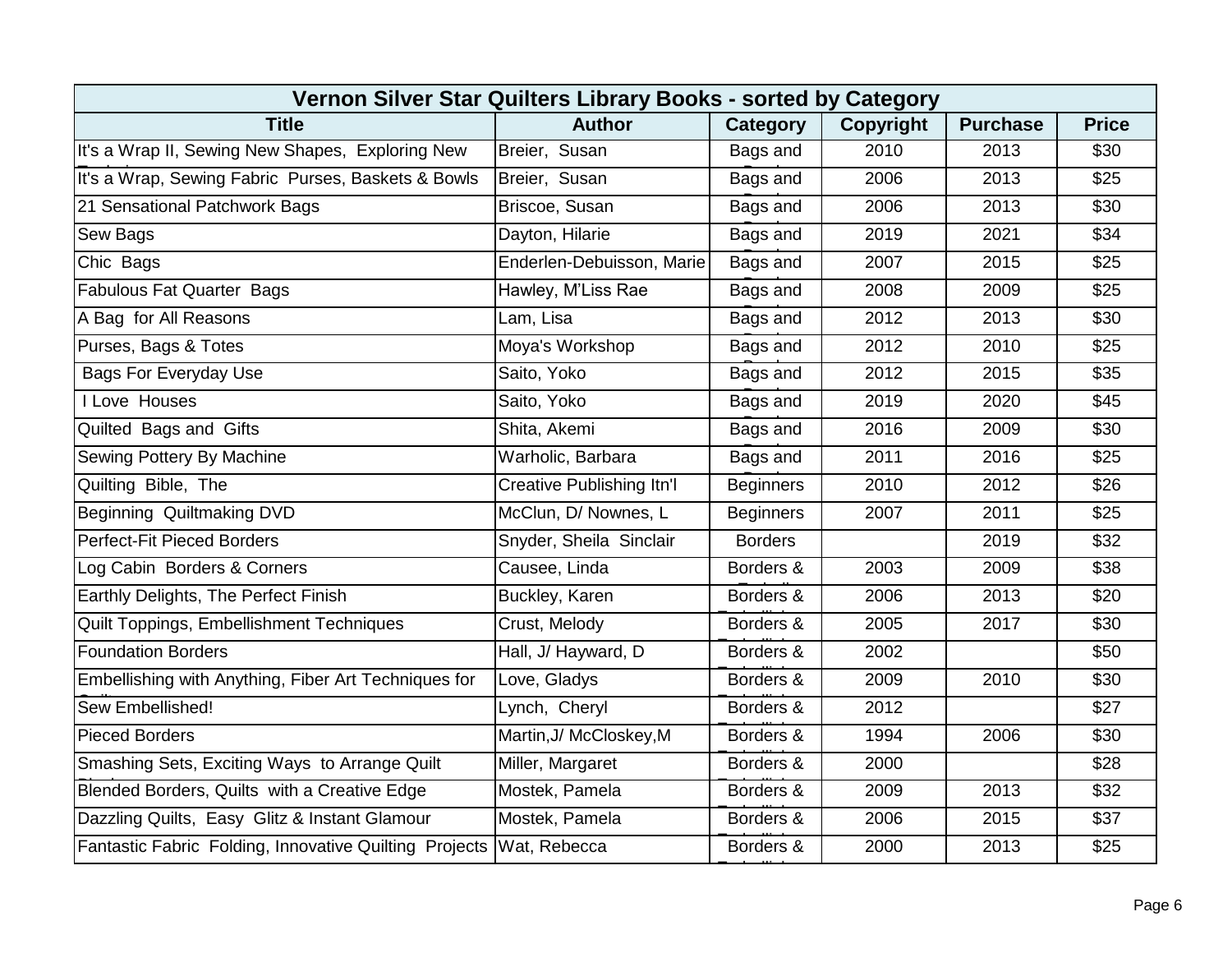| Vernon Silver Star Quilters Library Books - sorted by Category |                               |                      |                  |                 |              |  |  |  |
|----------------------------------------------------------------|-------------------------------|----------------------|------------------|-----------------|--------------|--|--|--|
| <b>Title</b>                                                   | <b>Author</b>                 | Category             | <b>Copyright</b> | <b>Purchase</b> | <b>Price</b> |  |  |  |
| Quilt Sashings & Settings: The basics and beyond               | Wright, Jean Ann              | Borders &            | 2012             | 2012            | \$25         |  |  |  |
| Bargello Quilts & Beyond                                       | <b>Annie's Quilting</b>       | Colour               | 2015             | 2016            | \$32         |  |  |  |
| Quilter's Color Club: The Secrets of Value, Temp. &            | Barnes, Christine             | Colour               | 2011             | 2007            | \$10         |  |  |  |
| Bargello Quilts In Motion                                      | Berry, Ruth Ann               | Colour               | 2014             | 2016            | \$32         |  |  |  |
| <b>Colour Confidence for Quilters</b>                          | Beyer's, Jenny                | Colour               | 1995             | 2018            | \$30         |  |  |  |
| <b>Colour Confidence for Quilters</b>                          | Beyer's, Jenny                | Colour               | 1995             | 2018            | \$30         |  |  |  |
| Colorific, Unlock the Secrets of Fabric Selection for          | Dinndorf, PG                  | Colour               | 2013             | 2014            | \$30         |  |  |  |
| Easy Grid Quilts                                               | Fisher, Karen G.              | Colour               | 2012             | 2016            | \$34         |  |  |  |
| Quilter's Color Workbook                                       | Olsen, Kristin                | Colour               | 1990             | 2018            | \$10         |  |  |  |
| <b>Colorwash Bargello Quilts</b>                               | Williams, Beth Ann            | Colour               | 2001             | 2015            | \$30         |  |  |  |
| <b>Bargello Quilts</b>                                         | Edie, Marge                   | Colour Wash          | 1994             | 2005            | \$44         |  |  |  |
| Beautiful Bargello, 7 beginner to Advanced Projects            | <b>House of White Birches</b> | Colour Wash          | 2009             | 2011            | \$22         |  |  |  |
| <b>Watercolor Impressions</b>                                  | Margaret, P/Slusser, D        | Colour Wash          | 1995             | 2013            | \$20         |  |  |  |
| <b>Watercolor Quilts</b>                                       | Margaret, P/Slusser, D        | Colour Wash          | 1993             | 2011            | \$24         |  |  |  |
| Quick Watercolor Quilts, The Fuse, Fold & Stitch               | Pappas, Dina                  | Colour Wash          | 1999             |                 | \$28         |  |  |  |
| Drunkard's Path, An Easy No-pins Technique                     | Murphy, Anita                 | Curve Binder         | 1991             | 2006            | \$25         |  |  |  |
| <b>Quilts Without Corners</b>                                  | Phillips, Cheryl              | Curve Binder         | 2000             | 2014            | \$20         |  |  |  |
| Creative Curves Book, Curved Designs Without                   | Walton, Virginia A.           | Curve Binder         | 1997             | 2008            | \$17         |  |  |  |
| <b>Creative Curves Ellipse Book</b>                            | Walton, Virginia A.           | Curve Binder         | 1997             | 2006            | \$27         |  |  |  |
| Slow Down, Curves Ahead                                        | Walton, Virginia A.           | Curve Binder         | 2004             | 2011            | \$30         |  |  |  |
| Quilt Modern Curves and Bold Stripes                           | Black, H; Aschehoug, D        | <b>Curved Quilts</b> | 2020             | 2020            | \$20         |  |  |  |
| Curves in Motion, Quilt Designs & Techniques                   | Dales, Judy                   | Curves               | 1998             | 2013            | \$28         |  |  |  |
| Layered Waves                                                  | Eckmeier, Karen               | Curves               | 2009             | 2018            | \$5          |  |  |  |
| <b>Layered Waves</b>                                           | Eckmeier, Karen               | Curves               | 2009             | 2018            | \$17         |  |  |  |
| Circle Quilts, Create Dramatic Medallions from Strip-          | Granger, Colleen              | Curves               | 2011             | 2015            | \$26         |  |  |  |
| Log Cabin With A Twist                                         | Kaempher, Barbara T.          | Curves               |                  | 2018            | \$32         |  |  |  |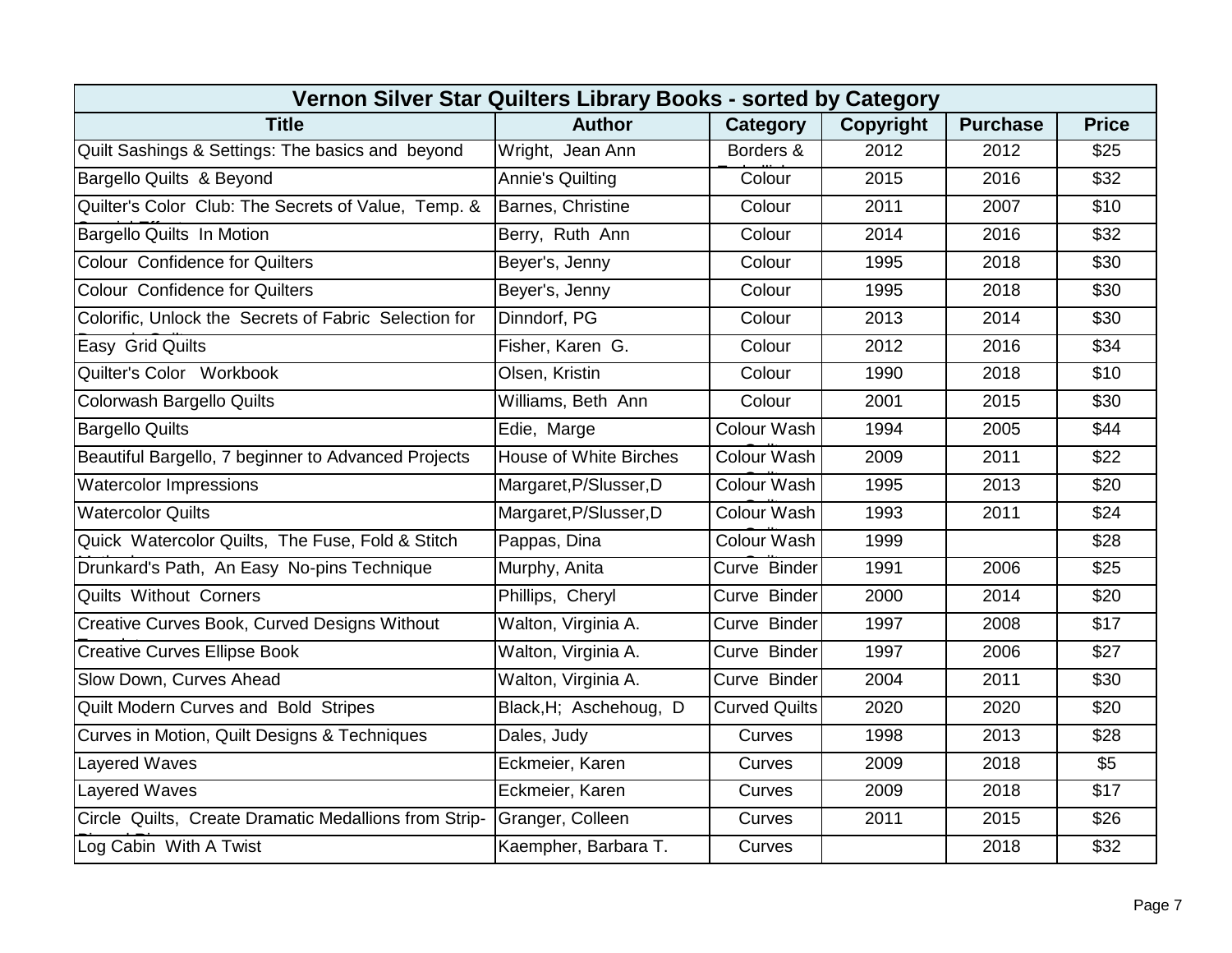| Vernon Silver Star Quilters Library Books - sorted by Category   |                          |           |           |                 |              |  |  |  |
|------------------------------------------------------------------|--------------------------|-----------|-----------|-----------------|--------------|--|--|--|
| <b>Title</b>                                                     | <b>Author</b>            | Category  | Copyright | <b>Purchase</b> | <b>Price</b> |  |  |  |
| <b>Adventures in Circles</b>                                     | McDonald, Leigh E.       | Curves    | 2008      | 2015            | \$30         |  |  |  |
| Quilting Curves, Machine-Piecing Curves with Ease                | Pignatelli, Vicki        | Curves    | 2001      | 2014            | \$26         |  |  |  |
| Circle Pizzazz, Easy Curves, Endless Possiblitities,             | Sisneros, Judy           | Curves    | 2013      | 2013            | \$10         |  |  |  |
| Winners Bouquet (3 Templates)                                    | <b>Atkinson Designs</b>  | Equipment |           | 2009            | \$30         |  |  |  |
| Advancing On with the Square in a Square Technique Barrows, Jodi |                          | Equipment | 1996      | 2012            | \$20         |  |  |  |
| Borders By the Square, Using the Square in a                     | Barrows, Jodi            | Equipment | 1998      | 2007            | \$32         |  |  |  |
| Moving on With Diamonds, Square in a Square                      | Barrows, Jodi            | Equipment | 2007      | 2007            | \$30         |  |  |  |
| Square in a Square                                               | Barrows, Jodi            | Equipment | 1996      | 2012            | \$35         |  |  |  |
| Let's TwistAgain, More PinwheelsMore FunMore Bergren, Marsha     |                          | Equipment | 2011      | 2012            | \$24         |  |  |  |
| Ruler: Lil' Twister, Small Tool for Easy Pinwheel                | <b>CS Designs</b>        | Equipment | 2008      |                 | \$26         |  |  |  |
| Kaleidoscope ABC's                                               | Michell, Marti           | Equipment | 2007      | 2016            | \$22         |  |  |  |
| Rubbing Plates, 6 Leaves, 6 Abstract                             | <b>Paintstik Place</b>   | Equipment |           | 2016            | \$10         |  |  |  |
| New York Beauty, Includes Templates                              | Phillips, C./ Schulz, K. | Equipment | 2006      | 2016            | \$20         |  |  |  |
| Cut Around Tool: 6" to 17" circles                               | Phillips, Cheryl         | Equipment | 2004      | 2015            | \$32         |  |  |  |
| Templates for Applique (6 pieces)                                | Taylor, June             | Equipment |           | 2018            | \$22         |  |  |  |
| Ruler: Hunter's Star, 5,6,7 & 8" Blocks                          | Tucker, Deb              | Equipment |           | 2012            | \$10         |  |  |  |
| Creative Curves Book, Curved Desngs With                         | Walton, Virginia A.      | Equipment |           | 2019            | \$24         |  |  |  |
| Color Tool, 3-in-1, Color Guide, Value Finder,                   | Wolfrom, Joen            | Equipment |           |                 | \$5          |  |  |  |
| Ruler: Starmaker 5, Instructions for Fan & Wedge                 | Wood, Kaye               | Equipment | 1999      |                 |              |  |  |  |
| Angler 2, The: a quilter's tool for angles                       |                          | Equipment |           |                 | \$35         |  |  |  |
| Kaleido-Ruler: 6" to 16" block size                              |                          | Equipment |           | 2016            | \$30         |  |  |  |
| Once upon a time in X-Blocks Land 61/2" X-Block                  |                          | Equipment |           |                 | \$28         |  |  |  |
| <b>Quilter's Press Bars</b>                                      |                          | Equipment |           |                 | \$36         |  |  |  |
| Rag Quilt Scissors                                               |                          | Equipment |           | 2009            | \$22         |  |  |  |
| Ruler: 12" Clearview Triangle 60°                                |                          | Equipment |           | 2019            | \$25         |  |  |  |
| Ruler: Setting triangle                                          |                          | Equipment |           | 2019            | \$10         |  |  |  |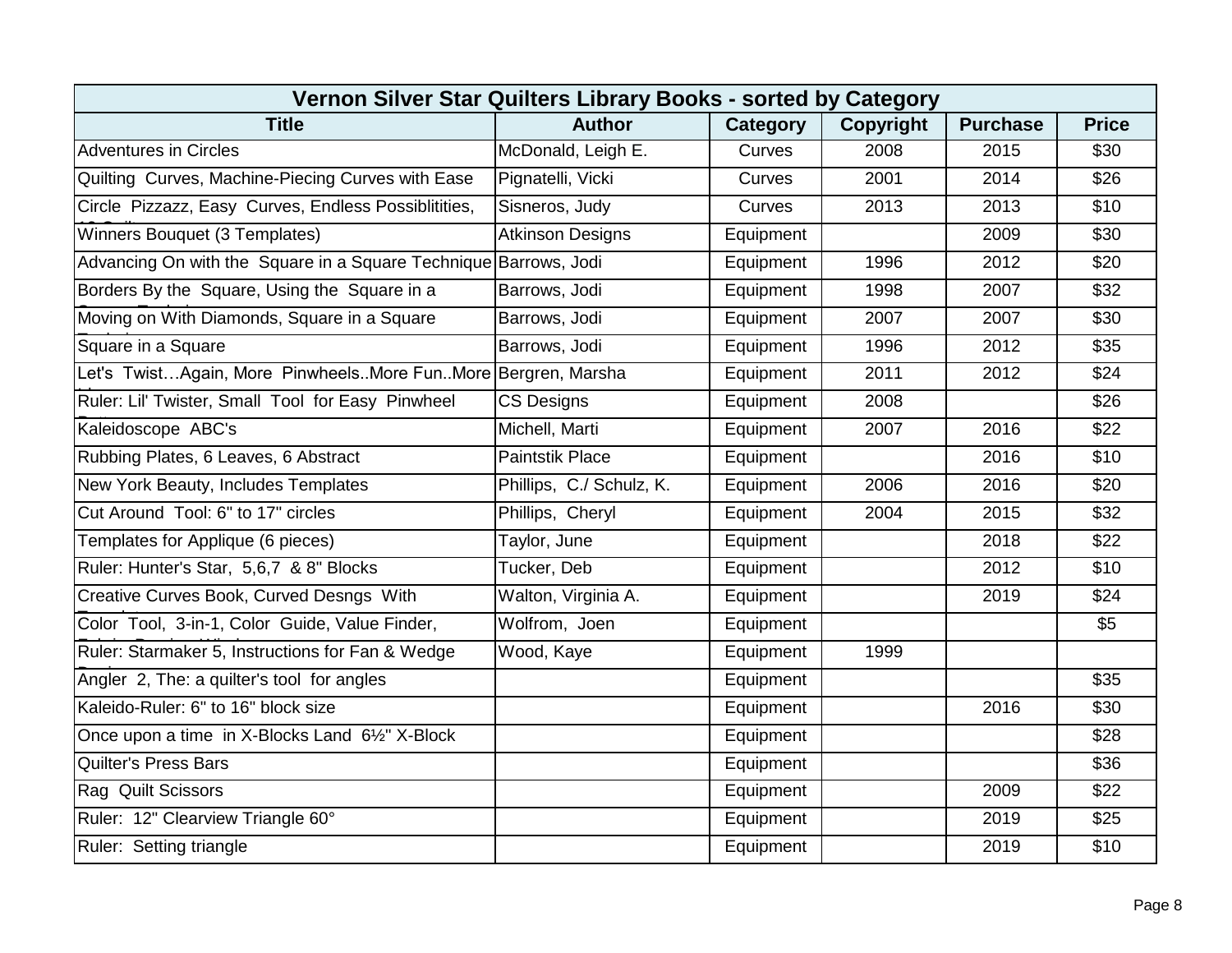| Vernon Silver Star Quilters Library Books - sorted by Category |                 |                    |           |                 |              |  |  |  |
|----------------------------------------------------------------|-----------------|--------------------|-----------|-----------------|--------------|--|--|--|
| <b>Title</b>                                                   | <b>Author</b>   | <b>Category</b>    | Copyright | <b>Purchase</b> | <b>Price</b> |  |  |  |
| Ruler: Tall triangle                                           |                 | Equipment          |           | 2019            | \$10         |  |  |  |
| Ruler: 12" triangle                                            |                 | Equipment          |           |                 | \$25         |  |  |  |
| Ruler: 8" bias square                                          |                 | Equipment          |           |                 | \$10         |  |  |  |
| <b>Ruler: Creative Curves 3"</b>                               |                 | Equipment          |           |                 | \$16         |  |  |  |
| Ruler: Double Wedding Ring, Miniature                          |                 | Equipment          |           |                 | \$16         |  |  |  |
| Ruler: Double Wedding ring, Regular                            |                 | Equipment          |           |                 | \$10         |  |  |  |
| Ruler: Easy Angle II with range of 3" to 10 1/2"               |                 | Equipment          |           |                 | \$20         |  |  |  |
| <b>Ruler: Easy Six</b>                                         |                 | Equipment          |           |                 | \$31         |  |  |  |
| Ruler: Flying Geese 3 x 6 finished size                        |                 | Equipment          |           |                 | \$23         |  |  |  |
| Ruler: Flying Geese, Large                                     |                 | Equipment          |           |                 | \$12         |  |  |  |
| Ruler: Flying Geese, Small                                     |                 | Equipment          |           |                 | \$10         |  |  |  |
| Ruler: Grandmother's Fan                                       |                 | Equipment          |           |                 | \$10         |  |  |  |
| Ruler: Hexa-cut                                                |                 | Equipment          |           |                 | \$10         |  |  |  |
| Ruler: House                                                   |                 | Equipment          |           | 2014            | \$10         |  |  |  |
| Ruler: Magic Star-8 with instruction book                      |                 | Equipment          |           |                 | \$35         |  |  |  |
| Ruler: Pathfinder, Help Conquer the Curves                     |                 | Equipment          |           |                 | \$25         |  |  |  |
| <b>Ruler: Point Trimmer</b>                                    |                 | Equipment          |           |                 | \$25         |  |  |  |
| Ruler: Right Angle Half-Square Triangle                        |                 | Equipment          |           |                 | \$12         |  |  |  |
| Ruler: ScrapMaster                                             |                 | Equipment          |           |                 | \$15         |  |  |  |
| Ruler: Square in a Square                                      |                 | Equipment          |           | 2012            |              |  |  |  |
| Ruler: Storm at Sea                                            |                 | Equipment          |           |                 |              |  |  |  |
| Ruler: Tri Recs                                                |                 | Equipment          |           | 2010            |              |  |  |  |
| Scallop Tool: 2 tools for scallops from 4" to 12"              |                 | Equipment          |           |                 | \$10         |  |  |  |
| Stencils: for Machine Quilting (9 pieces)                      |                 | Equipment          |           | 2018            | \$28         |  |  |  |
| Fat Quarter Cut-Ups 2                                          | Henning, Brenda | <b>Fat Quarter</b> | 2011      | 2016            | \$10         |  |  |  |
| Strip Therapy 3: Bali Pop Obsession                            | Henning, Brenda | <b>Fat Quarter</b> | 2009      |                 | \$26         |  |  |  |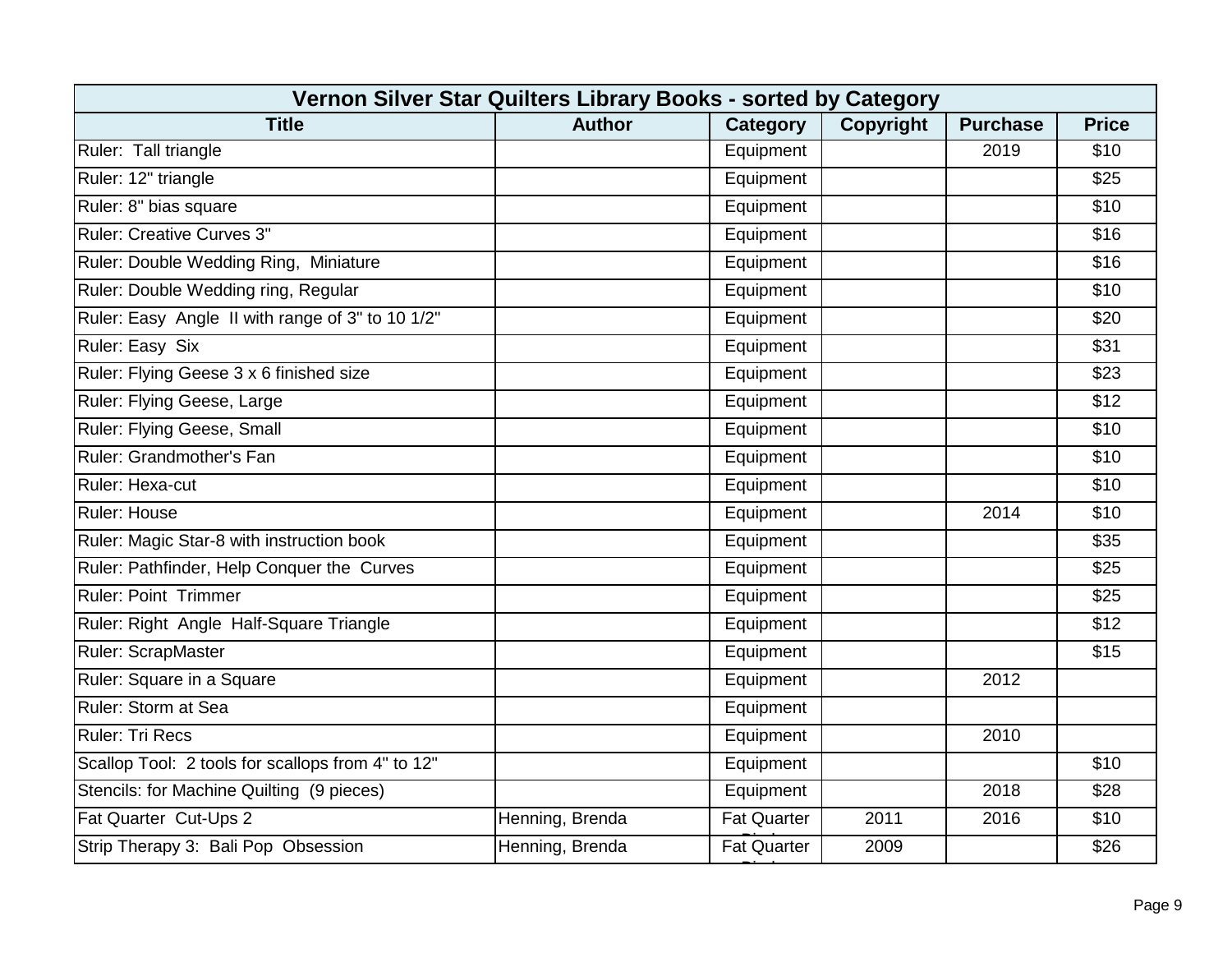| Vernon Silver Star Quilters Library Books - sorted by Category           |                            |                     |                  |                 |              |  |  |  |
|--------------------------------------------------------------------------|----------------------------|---------------------|------------------|-----------------|--------------|--|--|--|
| <b>Title</b>                                                             | <b>Author</b>              | <b>Category</b>     | <b>Copyright</b> | <b>Purchase</b> | <b>Price</b> |  |  |  |
| Wonder Blocks, Stack, Cut, Sew & Go                                      | Martin, Terry              | <b>Fat Quarter</b>  | 2008             | 2009            | \$36         |  |  |  |
| Simply Strips & Squares, Quilts Using Charm                              | McNeill, Suzanne           | <b>Fat Quarter</b>  | 2008             | 2018            | \$26         |  |  |  |
| Strip Delight, 10 Fabulous Quilts from Jelly Rolls                       | McNeill, Suzanne           | Fat Quarter         | 2009             | 2014            | \$28         |  |  |  |
| Charmed & Dangerous                                                      | Peterson, Heather          | <b>Fat Quarter</b>  | 2007             | 2009            | \$15         |  |  |  |
| Layer Cake Recipe Book, Fast & Easy Quilts for 10" Stout/ Dell'Orco      |                            | <b>Fat Quarter</b>  | 2008             | 2009            | \$20         |  |  |  |
| More Strip Clubbing, Using Jelly Rolls & 2 1/2"                          | Stout/Dell'Orco            | <b>Fat Quarter</b>  | 2007             | 2017            | \$40         |  |  |  |
| Strip Clubbing, Perfect for Jelly Rolls                                  | Stout/ Dell'Orco/ Zeigler/ | <b>Fat Quarter</b>  | 2007             | 2015            | \$20         |  |  |  |
| Sizzle 'n Pop, 6 Designs Using Bali Pops                                 | Stuart, Trish              | <b>Fat Quarter</b>  | 2009             | 2012            | \$30         |  |  |  |
| Undercover Strip, 6 Patterns for Strip Quilts & Bali                     | Stuart, Trish              | <b>Fat Quarter</b>  | 2008             | 2017            |              |  |  |  |
| Moda All-Stars Two Four, Six Eight fat quarter quilts                    | Alexander, Lissa           | <b>Fat Quarters</b> | 2020             | 2020            | \$35         |  |  |  |
| 75 Fun Fat-Quarter Quilts                                                | Cerda, Roxane              | <b>Fat Quarters</b> | 2015             | 2016            | \$25         |  |  |  |
| Country Threads Goes to Charm School, Little Quilts Etherington & Tesene |                            | <b>Fat Quarters</b> | 2010             | 2013            | \$32         |  |  |  |
| <b>Precut Primer</b>                                                     | Groves, B. & M. Jacobson   | <b>Fat Quarters</b> | 2015             | 2013            | \$30         |  |  |  |
| Sew, Slice, Spin & Sash                                                  | Ward, Theresa              | <b>Fat Quarters</b> | 2016             | 2016            | \$32         |  |  |  |
| One Block Wonder Panel Quilts                                            | Rosenthal, M & Miller, N   | Feature             | 2021             | 2022            | \$35         |  |  |  |
| <b>Fussy Cutters Club</b>                                                | Wilson, Angie              | Feature             | 2017             | 2022            | \$35         |  |  |  |
| <b>Neutral Essentials</b>                                                | Anderson, Alex             | Feature             | 2007             | 2016            | \$24         |  |  |  |
| Maverick Quilts: Using Large-Scale Prints& Panels                        | Ballard, Alethea           | Feature             | 2011             | 2011            | \$20         |  |  |  |
| <b>Terrific T-Shirt Quilts</b>                                           | Burns, Karen M.            | Feature             | 2016             | 2015            | \$25         |  |  |  |
| <b>T-Shirt Quilt Book</b>                                                | Conner, L Crim, C.H.       | Feature             | 2017             | 2020            | \$25         |  |  |  |
| <b>Necktie Quilts Reinvented</b>                                         | Copenhaver, Christine      | Feature             | 2014             | 2017            | \$33         |  |  |  |
| Quilt Inspirations from Africa, Caravan of Ideas, Motifs                 | England, K/ Johnson, ME    | Feature             | 2000             | 2016            | \$30         |  |  |  |
| Deploy That Fabric, 23 Projects Use Military Uniforms                    | Eskridge, Jen              | Feature             | 2011             | 2015            | \$39         |  |  |  |
| Fabric Makes the Quilt, (The)                                            | Horton, Roberta            | Feature             | 1995             | 2012            | \$27         |  |  |  |
| Splash of Color                                                          | Kunkel, Jackie             | Feature             | 2015             | 2012            | \$25         |  |  |  |
| SuperStrata Quilts, Celebrating the Colors of Bali                       | Mostek, P/Nelson, S        | Feature             | 2010             | 2013            | \$30         |  |  |  |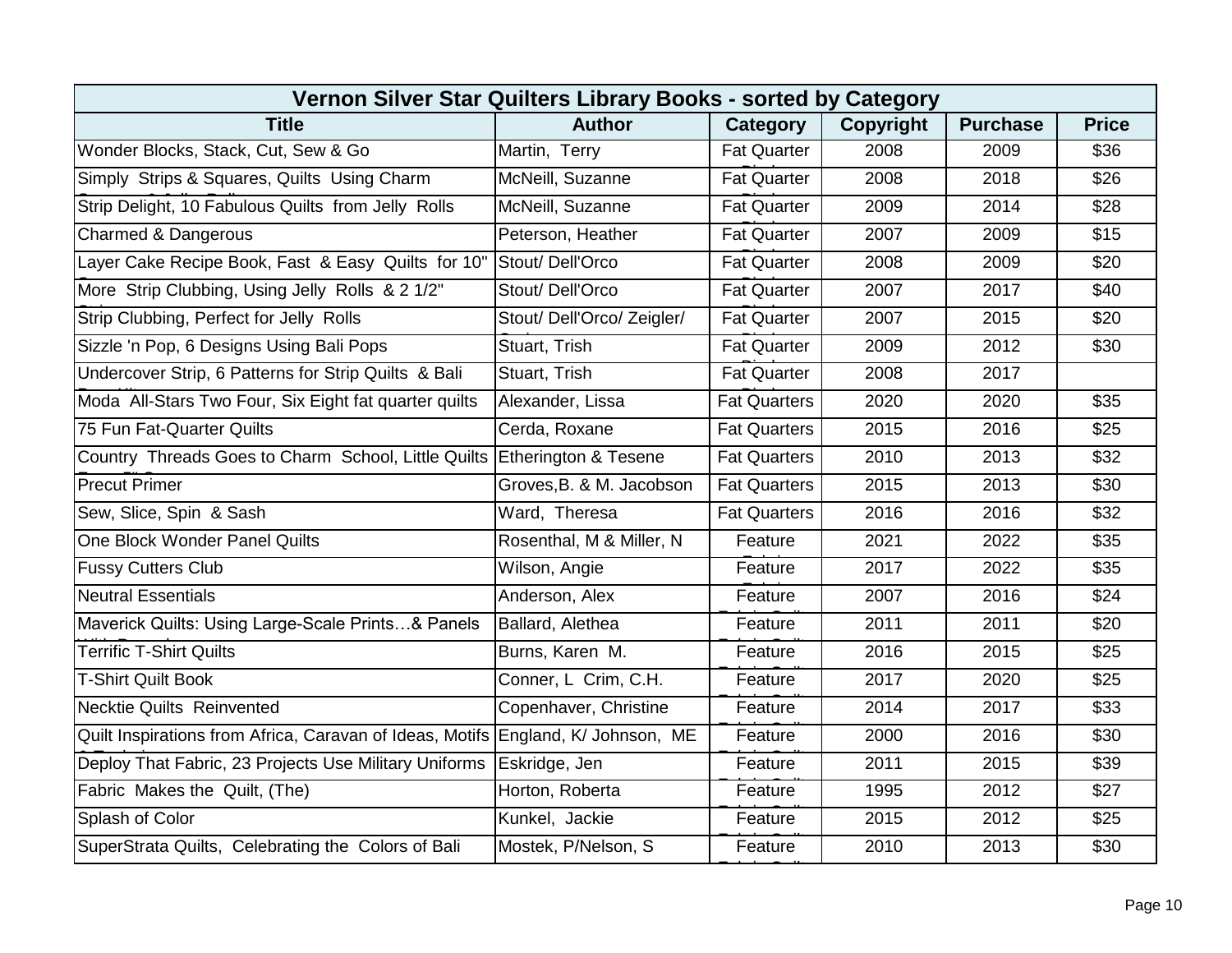| Vernon Silver Star Quilters Library Books - sorted by Category |                          |              |           |                 |              |  |  |  |
|----------------------------------------------------------------|--------------------------|--------------|-----------|-----------------|--------------|--|--|--|
| <b>Title</b>                                                   | <b>Author</b>            | Category     | Copyright | <b>Purchase</b> | <b>Price</b> |  |  |  |
| Just Can't Cut It! Quilts From Fabulous Fabrics                | Mostek, Pamela           | Feature      | 2003      | 2012            | \$33         |  |  |  |
| <b>Modern Selvage Quilting</b>                                 | Nason, Riel              | Feature      | 2016      | 2016            | \$35         |  |  |  |
| Wonderful "1" Fabric Quilts                                    | Nichols, Kay             | Feature      | 2007      | 2014            | \$10         |  |  |  |
| Black & White & Bright & Bold                                  | Schaefer, Kim            | Feature      | 2013      | 2017            | \$33         |  |  |  |
| T-Shirt, Memories & More                                       | Scott, Nancy             | Feature      | 2014      | 2018            | \$23         |  |  |  |
| T-Shirt, Memories & More                                       | Scott, Nancy             | Feature      | 2014      | 2018            | \$32         |  |  |  |
| Vintage Tablecloth Quilts, kitchen kitsch to bedroom           | Sheifer, R/Aneloski, L   | Feature      | 2012      | 2015            | \$30         |  |  |  |
| What a Novel Idea! 12 Quick Quilts from Novelty                | Sloan, Pat               | Feature      | 2011      | 2013            | \$36         |  |  |  |
| Quilting in Black and White                                    | Sullivan, Susan (ed.)    | Feature      | 2012      | 2012            | \$26         |  |  |  |
| Big Print Patchwork, Quilt Patterns for Large-Scale            | Turner, Sandy            | Feature      | 2013      | 2013            | \$25         |  |  |  |
| <b>Little Book of Little Quilts</b>                            | Guerrier, Katharine      | General      | 1998      | 2011            | \$21         |  |  |  |
| 101 Fabulous Rotary-cut Quilts                                 | Hopkins, J/ Martin, N    | General      | 1998      |                 | \$5          |  |  |  |
| Quilting For The Men In Your Life                              | Krush, Pearl Louise      | General      | 2005      | 2016            | \$26         |  |  |  |
| <b>New Sampler Quilt</b>                                       | Leone, Diana             | General      | 1993      | 2009            | \$25         |  |  |  |
| Day & Night Quilt, Incl. Template                              | Burns, E/ Countess, M    | General      | 2009      | 2010            | \$30         |  |  |  |
| Garden Lattice Quilts, Quilt in a Day Series                   | Burns, Eleanor           | General      | 2002      | 2010            | \$23         |  |  |  |
| <b>Heartland Zoo Babies</b>                                    | Christensen, Lisa        | Kid's Quilt  |           |                 | \$25         |  |  |  |
| My Best Sunday Bloomers                                        | Cribbs, Tricia           | Kid's Quilt  | 2005      | 2016            | \$12         |  |  |  |
| Keepsake Quilts For Baby                                       | Higgins, Julie           | Kid's Quilt  | 2006      | 2009            | \$15         |  |  |  |
| Bears on Parade, Pattern                                       | Monroe, Charlotte        | Kid's Quilt  |           | 2008            |              |  |  |  |
| P.S. I Love You Two                                            | Smith, N./ Millgan, L.   | Kid's Quilt  | 1996      | 2009            | \$23         |  |  |  |
| Baby Quilts With Love, 12 Timeless Projects for the            | Anderson, Alex           | Kid's Quilts | 2006      | 2015            | \$25         |  |  |  |
| More Quick & Easy Quilts for Kids                              | Annie's Quilting (ed.)   | Kid's Quilts | 2017      | 2018            | \$25         |  |  |  |
| Applique for Baby, 20 Nursery Projects                         | Beesley, T/ Boerens, T   | Kid's Quilts | 1999      | 2012            | \$26         |  |  |  |
| 150 Blocks for Baby, Mix & Match Designs                       | Briscoe, Susan           | Kid's Quilts | 2007      | 2010            | \$35         |  |  |  |
| Quilts From the Quilt Makers Gift                              | Brumbeau, J./ deMarcken, | Kid's Quilts |           | 2016            | \$35         |  |  |  |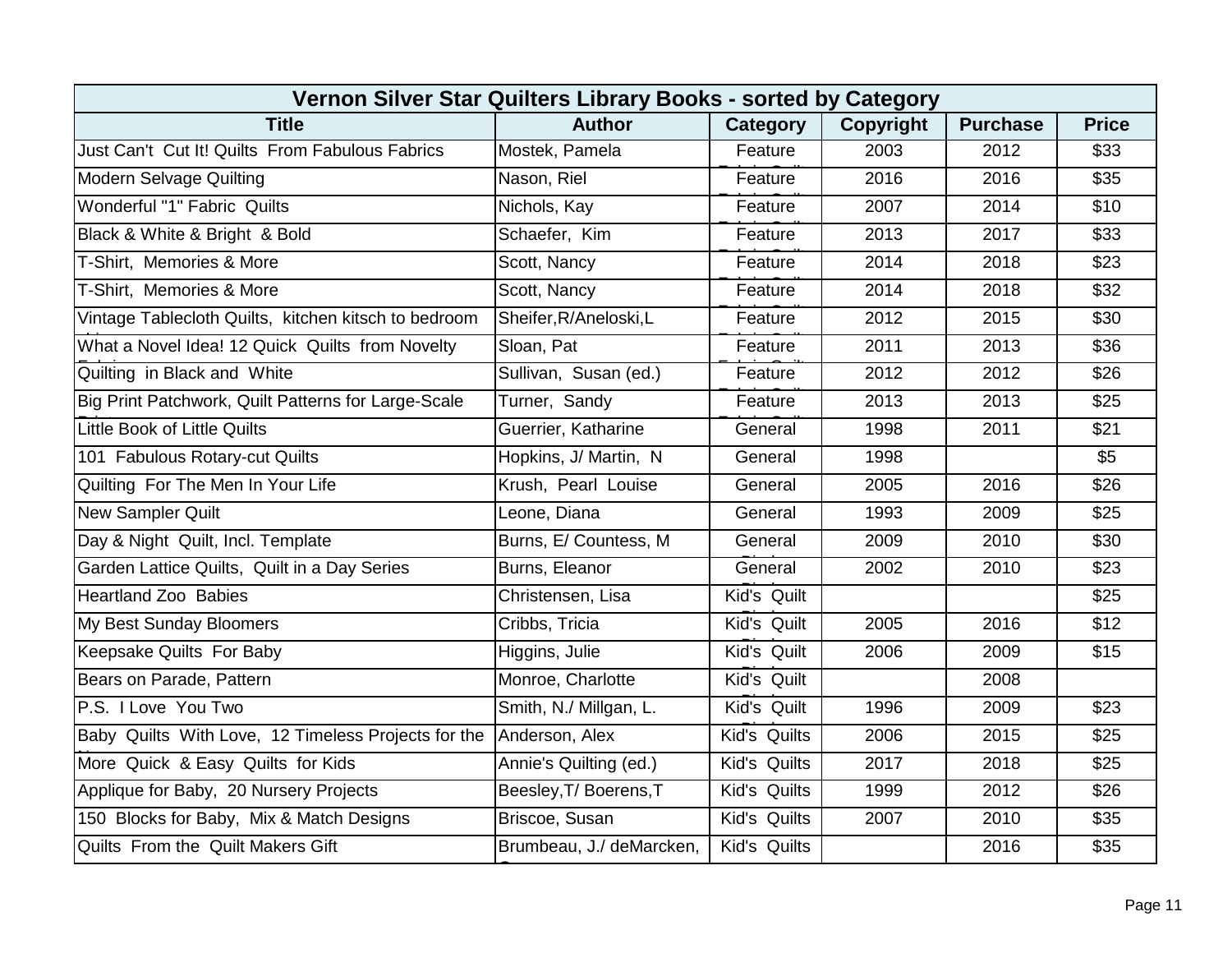| Vernon Silver Star Quilters Library Books - sorted by Category |                               |                    |                  |                 |              |  |  |  |
|----------------------------------------------------------------|-------------------------------|--------------------|------------------|-----------------|--------------|--|--|--|
| <b>Title</b>                                                   | <b>Author</b>                 | Category           | <b>Copyright</b> | <b>Purchase</b> | <b>Price</b> |  |  |  |
| Quick & Easy Quilts For Kids                                   | Ewbank, Connie                | Kid's Quilts       | 2015             | 2015            | \$20         |  |  |  |
| Me & My Sisters Fun Quilts, 9 Color-Splashed                   | Groves & Jacobson             | Kid's Quilts       |                  | 2013            | \$12         |  |  |  |
| Fast Fat Quarter Baby Quilts                                   | Hawley, M'Liss Rae            | Kid's Quilts       | 2009             | 2010            |              |  |  |  |
| Cuddly Snuggly Quilts                                          | Johnson, L/Wells, J           | Kid's Quilts       | 2010             | 2014            | \$28         |  |  |  |
| 24 Hour Baby Quilts, 20 Quick Quilts for Little Ones           | Leisure Arts                  | Kid's Quilts       | 2009             | 2009            | \$26         |  |  |  |
| Fun Quilts For Kids                                            | Nolte, Jean (ed.)             | Kid's Quilts       | 2012             | 2016            | \$20         |  |  |  |
| Colorful Quilts for Playful Kids, 14 Projects to Mix &         | Pittman, Janet                | Kid's Quilts       | 2012             | 2013            | \$24         |  |  |  |
| Playtime Naptime Anytime Quilts                                | Schaefer, Kim                 | Kid's Quilts       | 2016             | 2018            | \$35         |  |  |  |
| Lady Bug & Friends Quilts, Using the Easy Outline              | Scott, C/ Smith, L            | Kid's Quilts       | 2011             | 2015            | \$25         |  |  |  |
| <b>Picture Play Quilts</b>                                     | Simms, Ami                    | Kid's Quilts       | 2000             | 2018            | \$25         |  |  |  |
| Quick & Colorful Quilts For Babies & Toddlers                  | <b>Wilkinson, Rosemary</b>    | Kid's Quilts       | 2006             | 2017            | \$28         |  |  |  |
| Piece & Love                                                   | Brinton & Mann                | <b>Kids Quilts</b> | 2022             | 2022            | \$40         |  |  |  |
| <b>Child's Play Quilts</b>                                     | Day, Stacey                   | <b>Kids Quilts</b> | 2018             | 2021            | \$40         |  |  |  |
| Kids Quilt Together The ABCs of Group Quilts                   | Emmel, Kathy                  | <b>Kids Quilts</b> | 2005             | 2019            | \$30         |  |  |  |
| Quilts for Guys                                                | Rymer, Cyndy Lyle             | <b>Kids Quilts</b> | 2001             | 2019            | \$32         |  |  |  |
| Modern Log Cabin Quilting, 25 Quilts & Patchwork               | Beal, Susan                   | Log Cabin          | 2010             | 2016            | \$22         |  |  |  |
| 101 Log Cabin Blocks, Full-sized Foundation                    | Causee, Linda                 | Log Cabin          | 1997             | 2007            | \$38         |  |  |  |
| Beyond Log Cabin, Drafting Log Cabin Blocks                    | Gadd, Kerry                   | Log Cabin          | 1999             | 2011            | \$40         |  |  |  |
| Folded Log Cabin Quilts, Create Depth in a Classic             | Kaufman, Sarah                | Log Cabin          | 2010             | 2013            | \$35         |  |  |  |
| Extraordinary Log Cabin Quilts                                 | Martin, Judy                  | Log Cabin          | 2013             | 2014            | \$40         |  |  |  |
| Not Your Grandmother's Log Cabin                               | Nephew, Sara                  | Log Cabin          | 2008             |                 | \$40         |  |  |  |
| Log Cabin Quilts With Attitude                                 | Rotz, Sharon V.               | Log Cabin          | 2006             | 2018            | \$14         |  |  |  |
| Log Cabin Fever, Innovative Designs for Traditional            | Sloppy, Evelyn                | Log Cabin          | 2002             | 2006            | \$28         |  |  |  |
| Log Cabin Treasures, 5 Treasured Blocks                        | <b>House of White Birches</b> | Log Cabin          | 2005             | 2007            | \$24         |  |  |  |
| Log Cabin ABC                                                  | Michell, Marti                | Log Cabin          | 2006             | 2007            | \$15         |  |  |  |
| Crooked Cabin Quilts, New Piecing Techniques                   | Sloan, Pat                    | Log Cabin          | 2005             | 2010            | \$40         |  |  |  |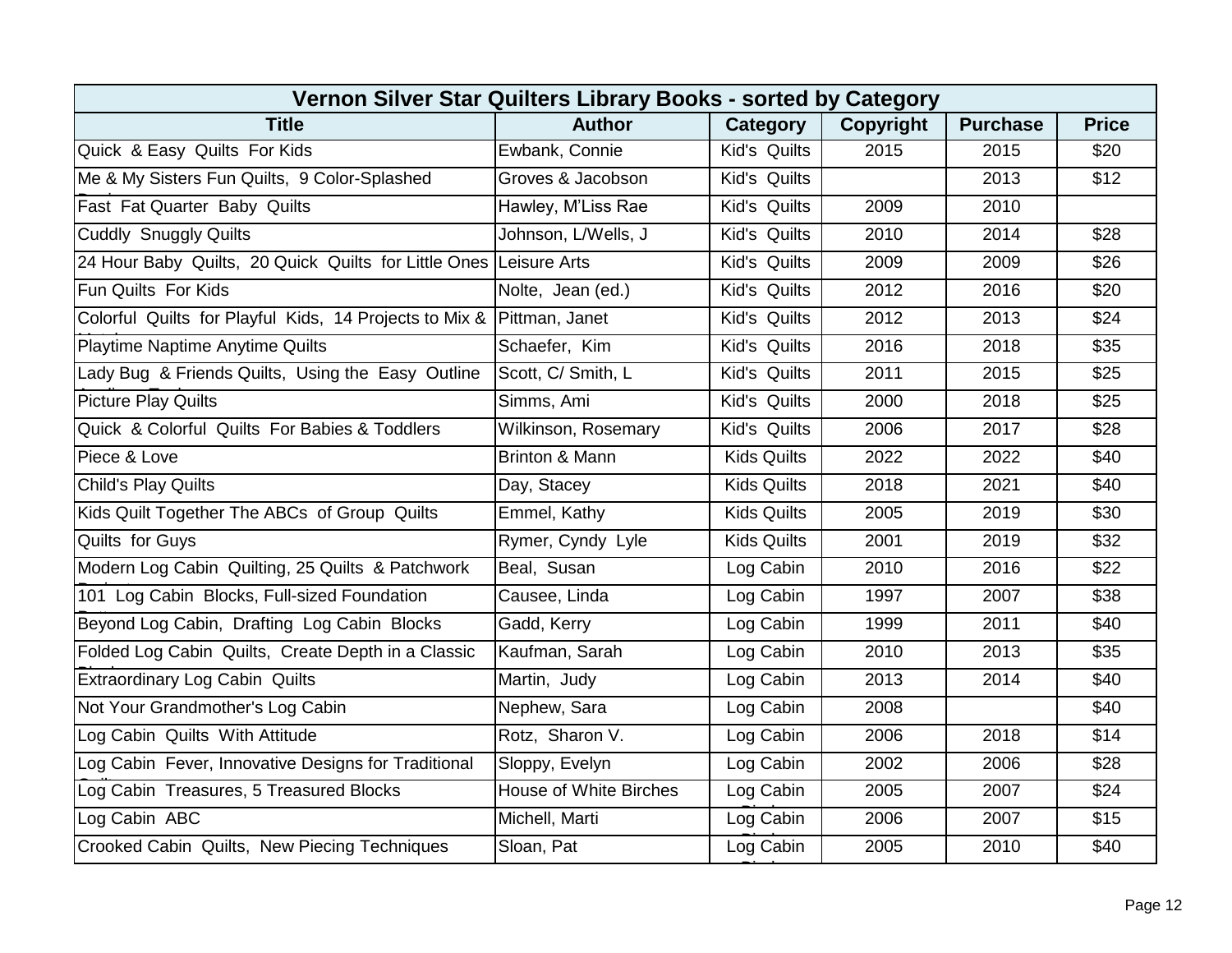| Vernon Silver Star Quilters Library Books - sorted by Category |                               |                 |                  |                 |              |  |  |  |
|----------------------------------------------------------------|-------------------------------|-----------------|------------------|-----------------|--------------|--|--|--|
| <b>Title</b>                                                   | <b>Author</b>                 | <b>Category</b> | <b>Copyright</b> | <b>Purchase</b> | <b>Price</b> |  |  |  |
| A Needle Pulling Thread                                        |                               | Magazine        |                  | 2020 #53        |              |  |  |  |
| A Needle Pulling Thread                                        |                               | Magazine        |                  | 2020 #54        |              |  |  |  |
| A Needle Pulling Thread                                        |                               | Magazine        |                  | 2021 #55        |              |  |  |  |
| A Needle Pulling Thread                                        |                               | Magazine        |                  | 2021 #56        |              |  |  |  |
| A Needle Pulling Thread                                        |                               | magazine        |                  | 2022 #58        |              |  |  |  |
| Canadian Quilter Autumn 2019                                   |                               | Magazines       |                  | 2019            | \$40         |  |  |  |
| Canadian Quilter Summer 2019                                   |                               | Magazines       |                  | 2019            | \$30         |  |  |  |
| Canadian Quilter Winter 2019                                   |                               | Magazines       |                  | 2020            | \$26         |  |  |  |
| Quilting Arts Magazine August/September                        |                               | Magazines       |                  | 2019            | \$23         |  |  |  |
| Quilting Arts Magazine December/January                        |                               | Magazines       |                  | 2019            | \$10         |  |  |  |
| Quilting Arts Magazine February/March 2020                     |                               | Magazines       |                  | 2020            | \$26         |  |  |  |
| Quilting Arts Magazine October/November                        |                               | Magazines       |                  | 2019            | \$35         |  |  |  |
| A Needle Pulling Thread                                        |                               | magazinne       |                  | 2022 #57        |              |  |  |  |
| <b>Modern Rainbow</b>                                          | Bryan, rebecca                | Modeern         | 2015             | 2020            | \$35         |  |  |  |
| Color Shuffle                                                  | Alexander, Karla              | Modern          | 2009             | 2019            | \$37         |  |  |  |
| <b>New Cuts for New Quilts</b>                                 | Alexander, Karla              | Modern          | 2006             | 2000            | \$28         |  |  |  |
| <b>Stack a New Deck</b>                                        | Alexander, Karla              | Modern          | 2004             | 2016            | \$22         |  |  |  |
| Stack, Shuffle, and Slide                                      | Alexander, Karla              | Modern          | 2014             | 2016            | \$25         |  |  |  |
| Solids, Stripes, Circles, and Squares                          | Armbrester, Pippa Eccles      | Modern          | 2012             | 2011            | \$34         |  |  |  |
| <b>Spectacular Rectangles</b>                                  | Bartos, Ilene                 | Modern          | 2010             | 2015            | \$35         |  |  |  |
| Thoroughly Modern Dresden                                      | Belden, Anelie                | Modern          | 2009             | 2010            | \$25         |  |  |  |
| <b>Vintage Quilt Revival</b>                                   | <b>Blakesley, Katie Clark</b> | Modern          | 2013             | 2014            | \$30         |  |  |  |
| Modern One-Block Quilts, 22 Fresh Patchwork                    | Bonner/ Whiting               | Modern          | 2013             | 2013            | \$46         |  |  |  |
| Pillow Pop                                                     | Bostic, Heather               | Modern          | 2013             | 2007            | \$35         |  |  |  |
| <b>Dancing Quilts</b>                                          | Bowles, Debbie                | Modern          | 2003             | 2010            | \$35         |  |  |  |
| <b>Quilt Batik</b>                                             | Brown, Cheryl                 | Modern          | 2012             | 2013            | \$40         |  |  |  |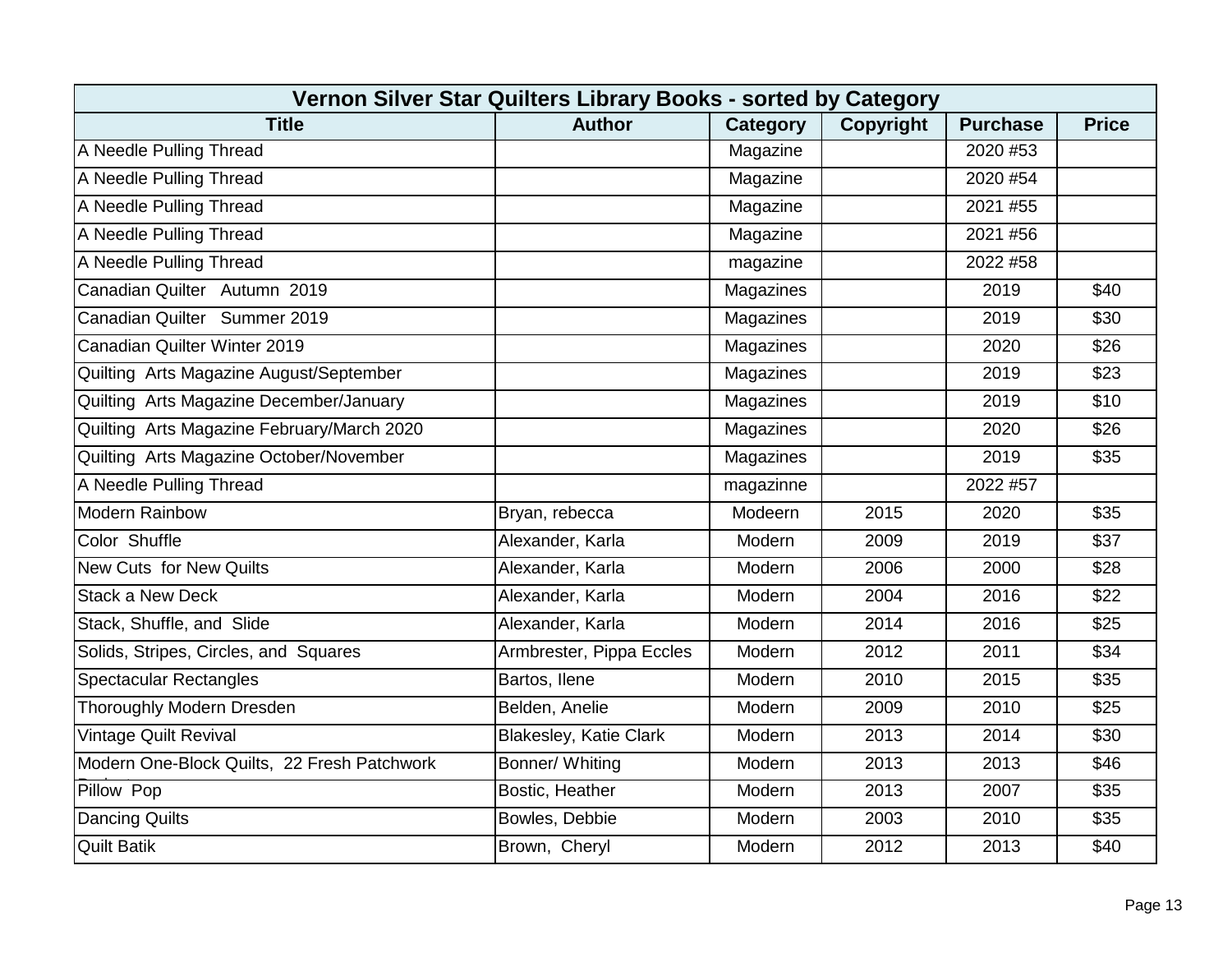| Vernon Silver Star Quilters Library Books - sorted by Category |                           |                 |           |                 |                  |  |  |  |
|----------------------------------------------------------------|---------------------------|-----------------|-----------|-----------------|------------------|--|--|--|
| <b>Title</b>                                                   | <b>Author</b>             | <b>Category</b> | Copyright | <b>Purchase</b> | <b>Price</b>     |  |  |  |
| <b>Modern Triangle Quilts</b>                                  | Bryan, Rebecca            | Modern          | 2017      | 2020            | \$45             |  |  |  |
| <b>Rock Solid</b>                                              | Burns, Karen M            | Modern          | 2017      | 2020            | \$30             |  |  |  |
| <b>Sister Sampler Quilts</b>                                   | Chany, AnneMarie          | Modern          | 2015      | 2010            | \$34             |  |  |  |
| Modern Appliqué Workbook, The                                  | Dick, Jenifer             | Modern          | 2013      | 2016            | $\overline{$28}$ |  |  |  |
| <b>Modern Heritage Quilts</b>                                  | Ellis, Amy                | Modern          | 2016      | 2012            | \$32             |  |  |  |
| Modern Neutrals, A Fresh Look at Neutral Quilt                 | Ellis, Amy                | Modern          | 2013      | 2014            | \$30             |  |  |  |
| <b>Glorious Patchwork</b>                                      | Fasset, Kaffe             | Modern          | 1997      |                 | \$5              |  |  |  |
| Kaleidoscope of Quilts, 20 Designs for Patchwork &             | Fasset, Kaffe             | Modern          | 2006      | 2015            | \$30             |  |  |  |
| Caravan of Quilts                                              | Fassett, Kaffe            | Modern          | 2004      |                 | \$14             |  |  |  |
| Patchwork & Quilting, Book 1, 13 Designs                       | Fassett, Kaffe            | Modern          | 2010      | 2009            | \$22             |  |  |  |
| Quilt Romance, 20 Designs for Patchwork & Quilting             | Fassett, Kaffe            | Modern          | 2009      | 2016            | \$43             |  |  |  |
| Quilts in an English Village                                   | Fassett, Kaffe            | Modern          | 2021      | 2022            | \$45             |  |  |  |
| <b>Quilt Big</b>                                               | Flendt, Jemima            | Modern          | 2018      | 2019            | \$18             |  |  |  |
| <b>Lines by Design Quilts</b>                                  | Grifka, Debbie            | Modern          | 2016      | 2019            | \$25             |  |  |  |
| All About Strips, Colorful Quilts from Strips of Many          | Guzman, Susan             | Modern          | 2015      | 2015            | \$25             |  |  |  |
| Modern Patchwork, 12 Quilts Beyond the Basics                  | Hartman, Elizabeth        | Modern          | 2012      | 2014            | \$32             |  |  |  |
| Skip the Borders: Easy Patterns for Modern Quilts              | Herman, Julie             | Modern          | 2020      | 2020            | \$35             |  |  |  |
| Quilter's Playtime, Games With Fabrics                         | Hire, Dianne              | Modern          | 2004      | 2012            | \$40             |  |  |  |
| Quilts on the Double                                           | Hooworth, J/Rolfe, M      | Modern          | 2008      | 2006            | \$32             |  |  |  |
| City Quilts, 12 Dramatic Projects Inspired by Urban            | House, Cherri             | Modern          | 2010      | 2012            | \$25             |  |  |  |
| <b>Modern Mix</b>                                              | Levitt, Jessica           | Modern          | 2011      | 2013            | \$28             |  |  |  |
| Carefree Quilts                                                | Lily, Joy                 | Modern          | 2011      | 2017            | \$32             |  |  |  |
| Love Flying Geese (2)                                          | Love Patchwork            | Modern          | 2019      | 2022            | \$35             |  |  |  |
| Love Flying Geese                                              | Love Patchwork & Quilting | Modern          | 2019      | 2020            | \$27             |  |  |  |
| <b>Minimal Quiltmaking</b>                                     | Marston, Gwen             | Modern          | 2014      | 2009            | \$38             |  |  |  |
| Quilting With A Modern Slant                                   | May, Rachel               | Modern          | 2014      | 2007            | \$25             |  |  |  |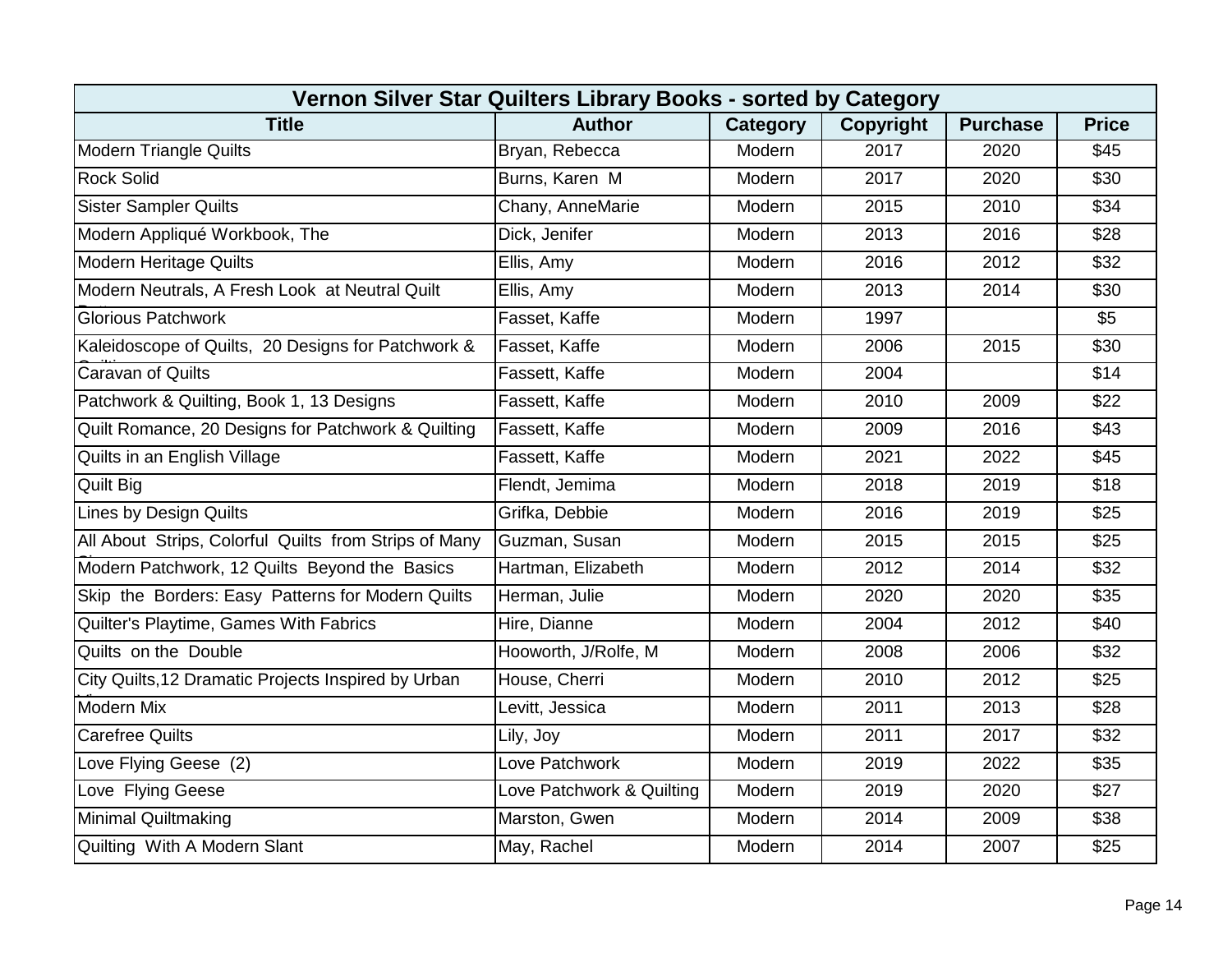| Vernon Silver Star Quilters Library Books - sorted by Category |                          |          |           |                 |              |  |  |  |
|----------------------------------------------------------------|--------------------------|----------|-----------|-----------------|--------------|--|--|--|
| <b>Title</b>                                                   | <b>Author</b>            | Category | Copyright | <b>Purchase</b> | <b>Price</b> |  |  |  |
| Q is for Quilts                                                | Mcclun, D/ Nownes, L     | Modern   | 2002      | 2009            | \$20         |  |  |  |
| In the Studio of Judy Murrah                                   | Murrah, Judy             | Modern   | 1997      |                 | \$24         |  |  |  |
| <b>Puzzle Quilts</b>                                           | Nadelstern, P            | Modern   | 2005      | 2009            | \$20         |  |  |  |
| Midnight Quilts, 11 Sparkling Projects to Light Up the         | Nevaril, Lerlene         | Modern   | 2012      | 2009            | \$30         |  |  |  |
| <b>Modern Memory Quilts</b>                                    | Paquette, Susan          | Modern   | 2019      | 2021            | \$33         |  |  |  |
| More Reversible Quilts                                         | Pederson, Sharon         | Modern   | 2004      | 2010            | \$25         |  |  |  |
| <b>Reversible Quilts</b>                                       | Pederson, Sharon         | Modern   | 2002      | 2018            | \$23         |  |  |  |
| City Sampler, 100 Modern Quilt Blocks                          | Pink, Tula               | Modern   | 2013      | 2014            | \$50         |  |  |  |
| Quilts from The House of Tula Pink, 20 Projects                | Pink, Tula               | Modern   | 2012      |                 | \$20         |  |  |  |
| Quilt with Tulla And Angela                                    | Pink, Tula and A Walters | Modern   | 2016      | 2016            | \$10         |  |  |  |
| Viva Venezia                                                   | Porter, Christine        | Modern   | 2009      | 2008            | \$20         |  |  |  |
| Magic Stack-n-Whack Quilts                                     | Reynolds, Bethany        | Modern   | 1998      | 2016            | \$30         |  |  |  |
| <b>Brave New Quilts</b>                                        | Ricketson, Kathreen      | Modern   | 2013      | 2017            | \$35         |  |  |  |
| Transparency Quilts, 10 Projects, Success in Fabric            | Ringle, W/Kerr, B        | Modern   | 2011      | 2011            | \$10         |  |  |  |
| One Block Wonder Cubed                                         | Rosenthal/Pelzmann       | Modern   | 2010      | 2009            | \$30         |  |  |  |
| One Block Wonders Encore                                       | Rosenthal/Pelzmann       | Modern   | 2008      | 2007            | \$10         |  |  |  |
| One Block Wonders, One Fabric, One Shape                       | Rosenthal/Pelzmann       | Modern   | 2005      | 2014            | \$25         |  |  |  |
| Ombré                                                          | Sampou, Jennifer         | Modern   | 2019      | 2020            | \$22         |  |  |  |
| <b>Cozy Modern Quilts</b>                                      | Schaefer, Kim            | Modern   | 2011      | 2011            | \$25         |  |  |  |
| Cozy Modern Quilts, Bright & Bold                              | Schaefer, Kim            | Modern   | 2012      | 2012            | \$25         |  |  |  |
| Quilts From Textured Solids, Rich Projects to Piece            | Schaefer, Kim            | Modern   | 2011      | 2012            | \$30         |  |  |  |
| Batik Beauties, 18 Stunning Quilts                             | Shifrin, Laurie          | Modern   | 2001      | 2015            | \$10         |  |  |  |
| Batik Gems: 29 Dazzling Quilt Projects                         | Shifrin, Laurie          | Modern   | 2008      | 2011            | \$30         |  |  |  |
| Nature Trail                                                   | Spargo                   | Modern   | 2018      | 2019            | \$30         |  |  |  |
| Magical Hexagons, Simple Steps to Dynamic Quilts               | Thompson, Martha         | Modern   | 2002      | 2007            | \$36         |  |  |  |
| Convergence Quilts, Mysterious, Magical, Easy &                | Tims, Ricky              | Modern   | 2003      | 2011            | \$36         |  |  |  |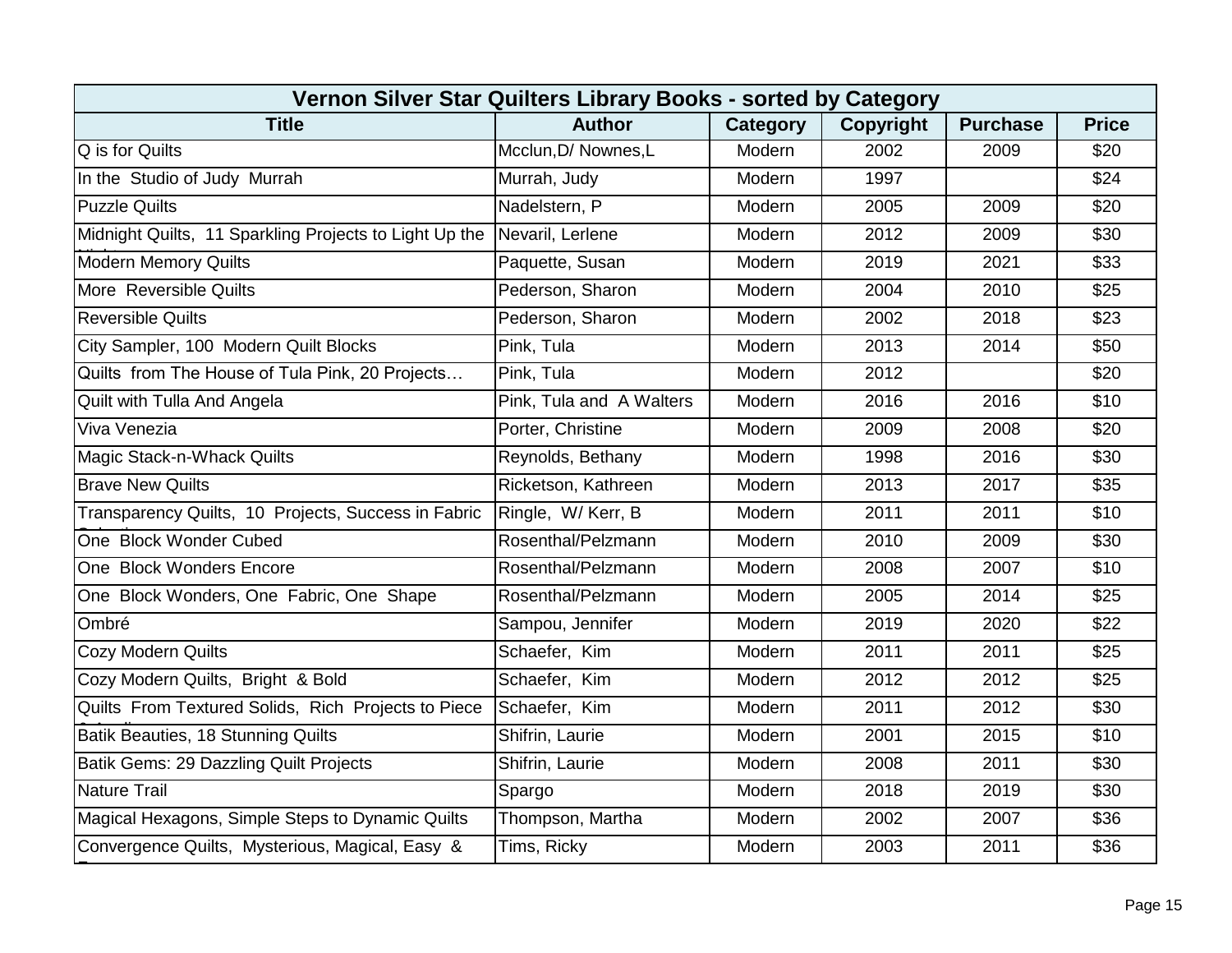| Vernon Silver Star Quilters Library Books - sorted by Category    |                        |              |           |                 |              |  |  |  |
|-------------------------------------------------------------------|------------------------|--------------|-----------|-----------------|--------------|--|--|--|
| <b>Title</b>                                                      | <b>Author</b>          | Category     | Copyright | <b>Purchase</b> | <b>Price</b> |  |  |  |
| <b>Shifting Perspectives</b>                                      | Torrence, Lorraine     | Modern       | 2006      | 2009            | \$22         |  |  |  |
| Row Quilts, Longitudes & Latitudes                                | Vagts, C (ed)          | Modern       | 2014      |                 | \$28         |  |  |  |
| Colorful Quilts for Fabric Lovers                                 | Walsh, A/Burke, J      | Modern       | 2011      | 2014            | \$30         |  |  |  |
| Beautiful Building Block Quilts, Improv. Quilts, 12               | Walton, Lisa           | Modern       | 2013      | 2014            | \$33         |  |  |  |
| Stitch 'n Flip Quilts                                             | Wells, Valori          | Modern       | 2000      | 2001            | \$30         |  |  |  |
| Geometric Gems: quilts from diamonds, circles, and                | Wierzbicki, Cathy      | Modern       | 2010      | 2018            | \$30         |  |  |  |
| <b>Modern Blocks</b>                                              | Woods, Suzanne         | Modern       | 2011      | 2016            | \$31         |  |  |  |
| Spotlight on Neutrals, Quilts & More for any Décor                | Wys, Pat               | Modern       | 2011      |                 | \$37         |  |  |  |
| Super Simple Quilts, 9 Pieced Projects from Strips,               | Anderson & Anelski     | Modern       | 2008      | 2014            | \$20         |  |  |  |
| Happy Hour, Relax & Enjoy                                         | Atkinson, Terry        | Modern       | 2007      | 2010            | \$15         |  |  |  |
| <b>Magic Tiles</b>                                                | Bassett, Kathleen      | Modern       | 1995      |                 | \$10         |  |  |  |
| Wacky Pinwheel Quilting Wizard                                    | Causee, Linda          | Modern       | 2001      | 2009            | \$30         |  |  |  |
| Sew Simple Attic Windows, Patchwork Techniques for Hellaby, Karin |                        | Modern       | 2009      | 2011            | \$20         |  |  |  |
| Paper Piecing With Alex Anderson                                  | Anderson, Alex         | Paper Pieced | 2002      | 2017            | \$36         |  |  |  |
| <b>Floral Illusions for Quilters</b>                              | Combs, Karen           | Paper Pieced | 2003      | 2013            | \$23         |  |  |  |
| Down In The Valley, Paper-Pieced Houses and                       | Derksen, C & Harder, M | Paper Pieced | 2001      | 2020            | \$36         |  |  |  |
| 300 Paper Pieced Quilt Blocks                                     | Doak, Carol            | Paper Pieced | 2004      | 2012            | \$30         |  |  |  |
| 50 Fabulous Paper Pieced Stars                                    | Doak, Carol            | Paper Pieced | 2000      | 2009            | \$32         |  |  |  |
| <b>Beautiful Foundation-Pieced Quilt Blocks</b>                   | Hiney, Mary Jo         | Paper Pieced | 1999      | 2012            | \$22         |  |  |  |
| <b>Gemology Transforming Fabrics into Facets</b>                  | Jackson, Andrea Tsang  | Paper Pieced | 2019      | 2020            | \$35         |  |  |  |
| <b>Paper Piecing Perfect Points</b>                               | Kratovil, Debbie       | Paper Pieced | 2013      | 2020            | \$25         |  |  |  |
| Quilt Block Bonanza, 50 Paper-Pieced Designs                      | Mahoney, Nancy         | Paper Pieced | 2005      | 2020            | \$17         |  |  |  |
| Paper Piece the Quick-Strip Way                                   | Martin, Peggy          | Paper Pieced | 2007      | 2009            | \$24         |  |  |  |
| <b>Quick Strip Paper Piecing</b>                                  | Martin, Peggy          | Paper Pieced | 2003      | 2008            | \$27         |  |  |  |
| Quick Strip Paper Piecing DVD                                     | Martin, Peggy          | Paper Pieced | 2008      | 2012            | \$18         |  |  |  |
| Quick Strip Paper Piecing DVD                                     | Martin, Peggy          | Paper Pieced | 2003      | 2018            | \$30         |  |  |  |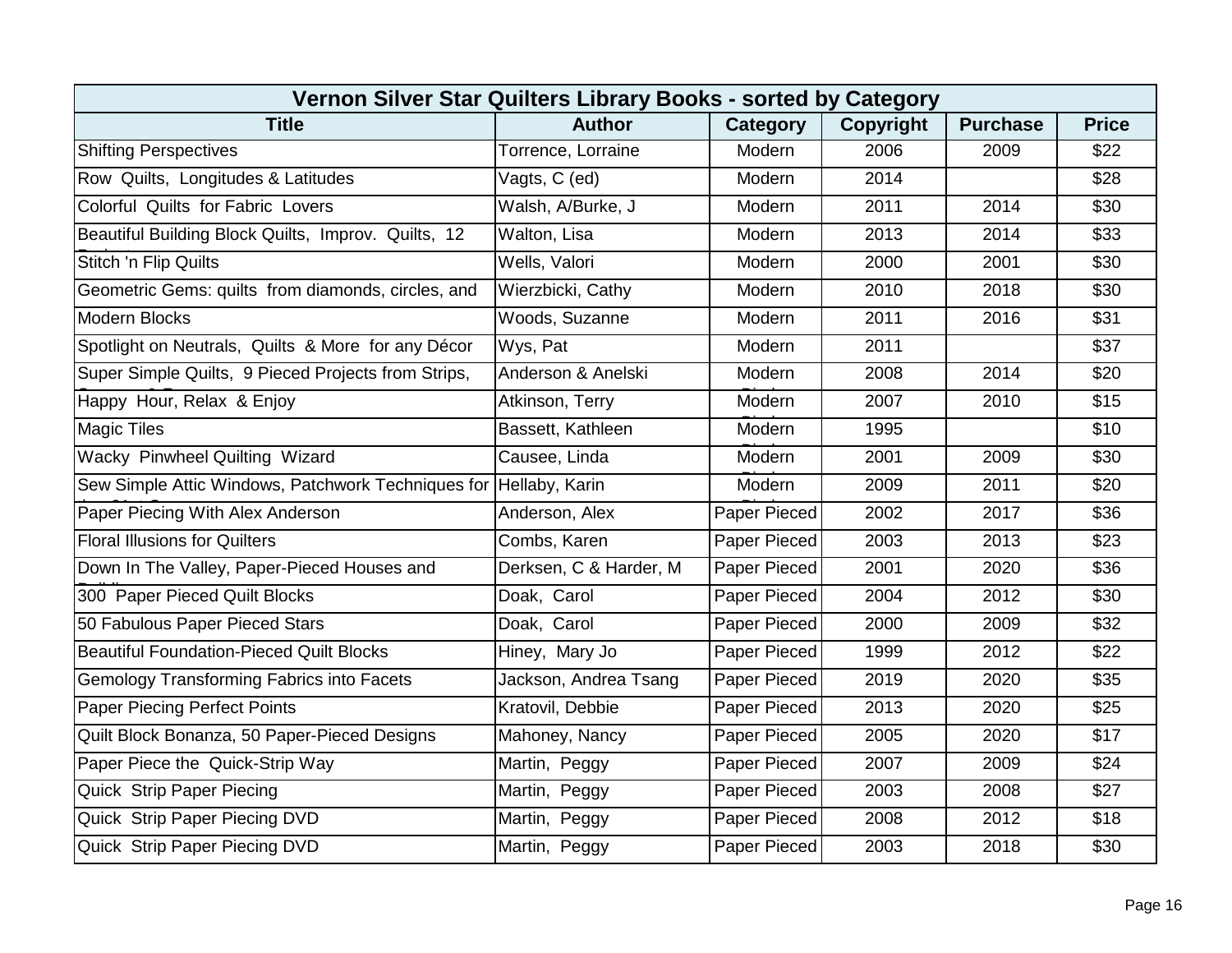| Vernon Silver Star Quilters Library Books - sorted by Category         |                          |              |           |                 |                  |  |  |  |
|------------------------------------------------------------------------|--------------------------|--------------|-----------|-----------------|------------------|--|--|--|
| <b>Title</b>                                                           | <b>Author</b>            | Category     | Copyright | <b>Purchase</b> | <b>Price</b>     |  |  |  |
| No Stress Paper Piecing, Using Flannel or Cotton                       | McCormick, Caroyn C.     | Paper Pieced | 2007      | 2012            | \$30             |  |  |  |
| Paper Piecing the Seasons                                              | Schwartz, L & Seifert, S | Paper Pieced | 1998      | 2018            | \$39             |  |  |  |
| <b>New York Beauty</b>                                                 | Stone, Karen K.          | Paper Pieced | 1995      | 2018            | \$5              |  |  |  |
| <b>Fantiful Quilts to Paper Piece</b>                                  | Vosters, Wendy           | Paper Pieced | 2005      | 2020            | \$32             |  |  |  |
| <b>Radiant New York Beauties</b>                                       | Wells, Valori            | Paper Pieced | 2003      | 2018            | \$20             |  |  |  |
| <b>Foundation Piecer</b>                                               |                          | Paper Pieced | 2001      | 2018            | \$30             |  |  |  |
| Piecing: Expanding the Basics                                          | McDowell, Ruth B         | Paper        | 1998      | 2015            | $\overline{$28}$ |  |  |  |
| On A Roll                                                              | Alexander, Lissa         | Precut       | 2019      | 2019            | \$33             |  |  |  |
| More Jelly Roll Quilts                                                 | Annie's Quilting (ed.)   | Precut       | 2016      | 2013            | \$16             |  |  |  |
| Scrap-Basket Strips and Squares                                        | Brackett, Kim            | Precut       | 2016      | 2012            | \$30             |  |  |  |
| A Baker's Dozen, 13 Quilts from Jelly Rolls, Layer                     | Bryan, M. (copy ed)      | Precut       | 2010      | 2013            | \$28             |  |  |  |
| Big Book of Strip Quilts, The                                          | Cook, Tina (ed)          | Precut       | 2017      | 2018            | \$28             |  |  |  |
| Traditional Fat Quarter Quilts, 11 Projects from Open Dillard, Monique |                          | Precut       | 2012      | 2015            | \$37             |  |  |  |
| Sweet Celebrations, 35 Projects from Fat Quarters,                     | Ed. Lissa Alexander,     | Precut       | 2012      | 2011            | \$23             |  |  |  |
| Jelly Roll Quilt Magic                                                 | Einmo, Kimberly          | Precut       | 2011      | 2014            | \$33             |  |  |  |
| Precut Bonanza!                                                        | Einmo, Kimberly          | Precut       | 2012      | 2014            | \$30             |  |  |  |
| Charm School, 18 quilts from 5" squares                                | Goertzen, Vanessa        | Precut       | 2017      | 2020            | \$41             |  |  |  |
| 25 Ways to Sew Jelly Rolls Layer Cakes & Charm                         | Greenberg, Brioni        | Precut       | 2013      | 2016            | \$30             |  |  |  |
| Precut Combo Quilts, 14 Quilts Blending Jelly Rolls,                   | Greenway, DF             | Precut       | 2012      | 2017            | \$30             |  |  |  |
| More Fat Quarter Quilts                                                | Hawley, M'Liss Rae       | Precut       | 2001      | 2016            | \$32             |  |  |  |
| Precut Quilts, Fresh Patchwork Designs Using Fat                       | Hawley, M'Liss Rae       | Precut       | 2011      | 2013            | \$30             |  |  |  |
| Strip Savvy, 2 1/2" Strip Quilting Designs                             | Henderson, Kate          | Precut       | 2014      | 2009            | \$26             |  |  |  |
| Put Some Charm in your Quilts                                          | Kauffman, Connie         | Precut       | 2001      | 2020            | \$30             |  |  |  |
| Jelly Roll Dreams                                                      | Lintott, P & N           | Precut       | 2012      | 2017            | \$26             |  |  |  |
| Jelly Roll Sampler Quilts, 10 Quilts, 50 Blocks                        | Lintott, P & N           | Precut       | 2011      | 2013            | \$30             |  |  |  |
| Jelly Roll Quilts                                                      | Lintott, Pam & Nicky     | Precut       | 2008      | 2009            | \$25             |  |  |  |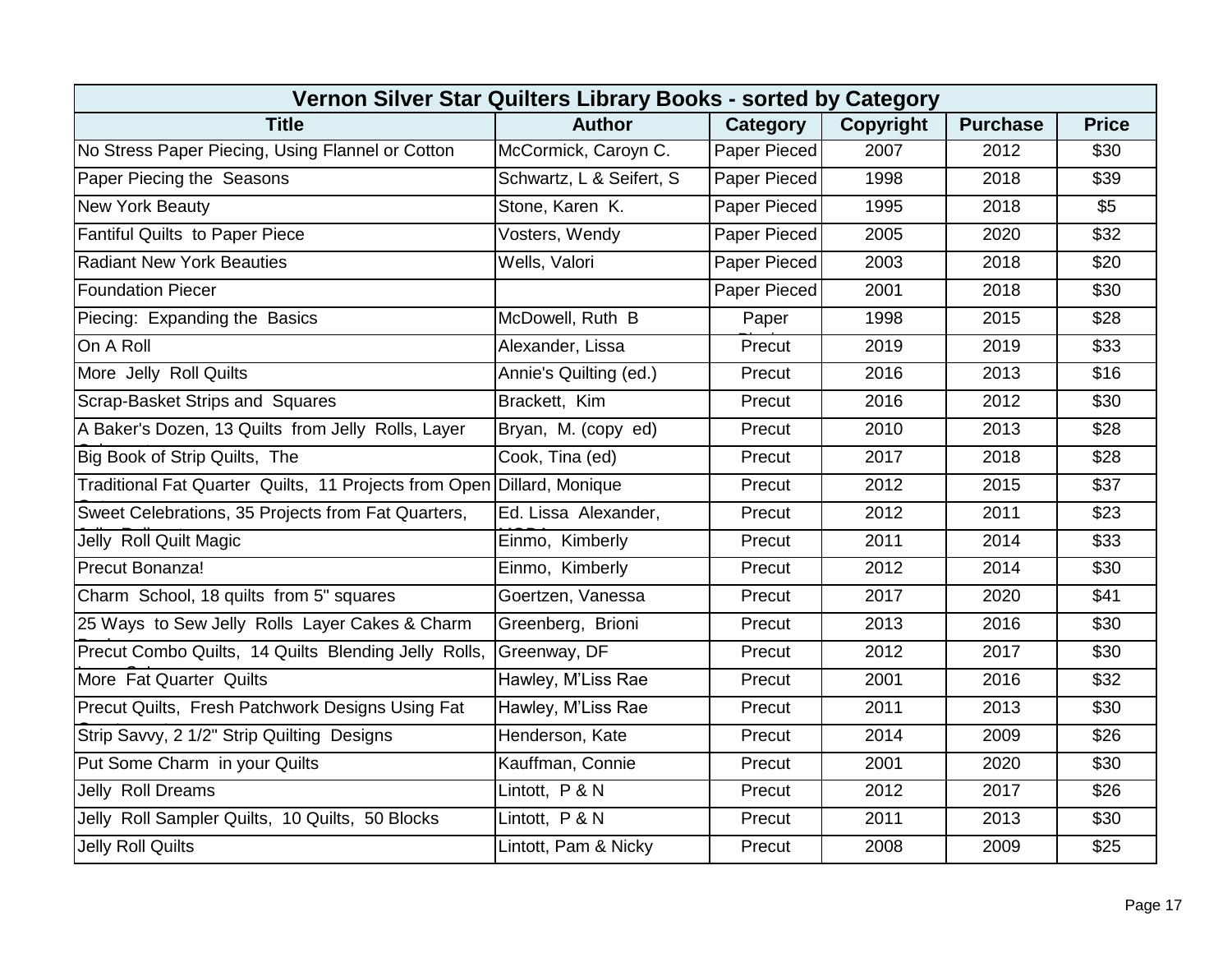| Vernon Silver Star Quilters Library Books - sorted by Category |                        |                     |           |                 |              |  |  |  |
|----------------------------------------------------------------|------------------------|---------------------|-----------|-----------------|--------------|--|--|--|
| <b>Title</b>                                                   | <b>Author</b>          | Category            | Copyright | <b>Purchase</b> | <b>Price</b> |  |  |  |
| Schnibbles Times Two, Quilts from 5" or 10"                    | Nelson, Carrie         | Precut              | 2010      | 2011            | \$35         |  |  |  |
| Another Bite of Schnibbles, 24 Quilts from 5" or 10"           | Nelson, Carrie L.      | Precut              | 2011      | 2014            | \$25         |  |  |  |
| Piece of Cake, A                                               | Peace, Peta            | Precut              | 2017      | 2018            | \$30         |  |  |  |
| StrataVarious Quilts, 9 Fabulous Strip Quilts From             | Persing, Barb/Hoover,  | Precut              | 2008      | 2016            | \$30         |  |  |  |
| More Loose Change                                              | Plett, Claudia         | Precut              | 2010      | 2005            | \$20         |  |  |  |
| Accent on Angles: Easy Strip-Set Quilts                        | Purney Mark, Susan     | Precut              | 2011      | 2011            | \$10         |  |  |  |
| <b>Bundles of Fun</b>                                          | Snyder, Karen          | Precut              | 2006      | 2011            | \$30         |  |  |  |
| Big Book of Fat-Quarter Quilts, The                            | Soltys, Karen (ed)     | Precut              | 2016      | 2016            | \$10         |  |  |  |
| Best of Moda Bake Shop                                         | Calle, Lisa            | <b>Precuts</b>      | 2020      |                 | \$39         |  |  |  |
| <b>Jiffy Quick Quilts</b>                                      | Annie's Quilting (ed.) | Quick Quilts        | 2015      | 2017            | \$12         |  |  |  |
| Layer'em Up, Vol 1, Quilts That Are Fast, Fun &                | Craig, Sharyn          | Quick Quilts        | 2009      | 2013            | \$5          |  |  |  |
| Fast & Fun First Quilts, 18 Projects for Instant               | Diepersloot, Sara      | Quick Quilts        | 2011      | 2014            | \$24         |  |  |  |
| Supersize 'Em!: 22 quilts from oversize blocks                 | Kratovil, Debby        | Quick Quilts        | 2009      | 2018            | \$32         |  |  |  |
| <b>Time-Crunch Quilts</b>                                      | Martin, Nancy          | Quick Quilts        | 2000      | 2016            | \$18         |  |  |  |
| Quick Quilting, Machine Piecing, Applique & Quilting           | Ritter, Kim            | Quick Quilts        | 1996      | 2007            | \$21         |  |  |  |
| 3 Yard Quilts - Easy Peasy                                     | Robertson, Donna       | Quick Quilts        | 2017      | 2021            | \$35         |  |  |  |
| 3 Yard Quilts - Fast and Fun                                   | Robertson, Donna       | Quick Quilts        | 2017      | 2021            | \$35         |  |  |  |
| Floorquilts, Fabric Decoupaged Floorcloths- No-sew             | Silver, Ellen          | Quick Quilts        | 2007      | 2013            | \$28         |  |  |  |
| Quilt Style, Cool & Cozy Coverlets                             | Tadd, Tammy            | Quick Quilts        | 2007      | 2017            | \$30         |  |  |  |
| Quick & Easy Projects for the Weekend Quilter                  | Wilkinson, Rosemary    | Quick Quilts        | 2002      | 2018            | \$36         |  |  |  |
| Quick & Easy Projects for the Weekend Quilter                  | Wilkinson, Rosemary    | <b>Quick Quilts</b> | 2002      | 2018            | \$37         |  |  |  |
| Organic free-motion Quilting Idea Bood                         | Amanda Murphy          | Quilting            | 2019      | 2019            | \$38         |  |  |  |
| Beautifully Quilted, How to Create the Best Designs            | Anderson, Alex         | Quilting            | 2003      | 2013            | \$20         |  |  |  |
| One Line at a Time, Encore                                     | Anderson, CW           | Quilting            | 2011      |                 | \$40         |  |  |  |
| Quilting Dot to Dot                                            | Barnes, Cheryl         | Quilting            | 2006      | 2018            | \$26         |  |  |  |
| Quiltmaking by Hand, Simple Stitches, Exquisite                | Beyer, Jinny           | Quilting            | 2004      | 2009            | \$30         |  |  |  |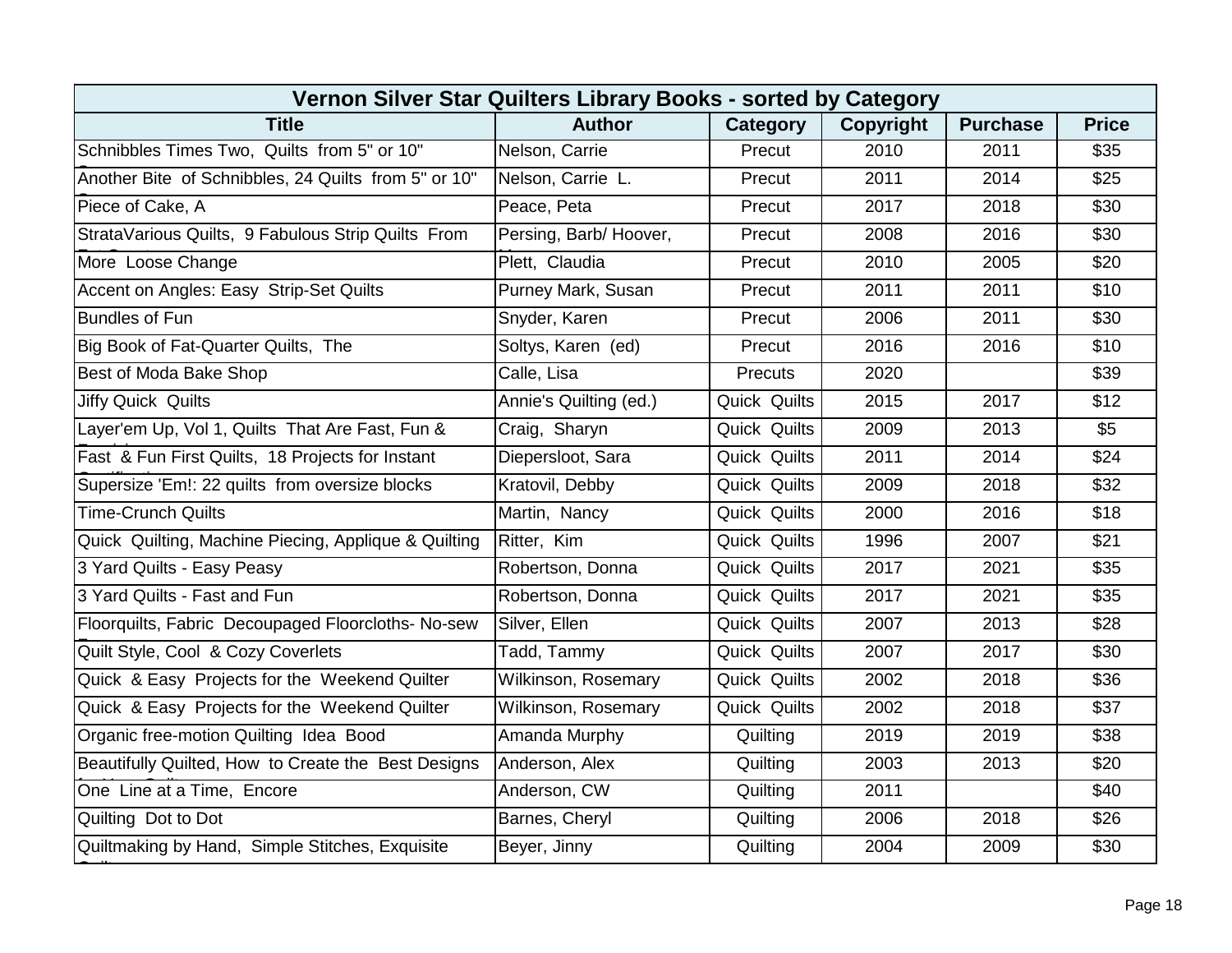| Vernon Silver Star Quilters Library Books - sorted by Category |                         |          |           |                 |                  |  |  |  |
|----------------------------------------------------------------|-------------------------|----------|-----------|-----------------|------------------|--|--|--|
| <b>Title</b>                                                   | <b>Author</b>           | Category | Copyright | <b>Purchase</b> | <b>Price</b>     |  |  |  |
| Lap Quilting Lives                                             | Bonesteel, Georgia      | Quilting | 1999      | 2012            | \$23             |  |  |  |
| Beginner's Guide to Free-Motion Quilting, On Your              | Bonner, Natalia         | Quilting | 2012      | 2013            | \$20             |  |  |  |
| Next Steps In Machine Quilting                                 | Bonner, Natalia         | Quilting | 2015      | 2002            | \$30             |  |  |  |
| Visual Guide to Free-Motion Quilting Feathers                  | Bonner, Natalia         | Quilting | 2017      | 2018            | \$32             |  |  |  |
| Visual Guide to Creative Straight-Line Quilting                | Bonner, Natalia Whiting | Quilting | 2019      | 2020            | \$35             |  |  |  |
| Quilt As You Go Made Modern                                    | Brandvig, Jera          | Quilting | 2014      | 2014            | \$10             |  |  |  |
| Quilt As You Go Made Vintage                                   | Brandvig, Jera          | Quilting | 2017      | 2018            | $\overline{$40}$ |  |  |  |
| 180 Doodle Quilting Designs                                    | Burns, Karen            | Quilting | 2016      | 2021            | \$40             |  |  |  |
| First Steps to Free-Motion Quilting                            | Cameli, Christina       | Quilting | 2013      | 2015            | \$32             |  |  |  |
| Step-By-Step Free Motion Quilting                              | Cameli, Christina       | Quilting | 2015      | 2008            | \$26             |  |  |  |
| Quilting Makes the Quilt                                       | Cleland, Lee            | Quilting |           | 2018            | \$10             |  |  |  |
| <b>Modern Patchwork Home</b>                                   | Denegre, Vivika Hansen  | Quilting | 2018      | 2019            | \$25             |  |  |  |
| Dancing With Thread, Your Guide to Free-Motion                 | Fahl, Ann               | Quilting | 2010      | 2014            | \$25             |  |  |  |
| Zen Quilting Workbook                                          | Ferguson, P/McNeill, S  | Quilting | 2011      |                 | \$35             |  |  |  |
| 250 Continuous Line Quilting Designs                           | Fritz, Laura Lee        | Quilting | 2001      | 2018            | \$42             |  |  |  |
| Free-Motion Machine Sketching DVD                              | Glendening, Candy       | Quilting | 2014      | 2016            | \$23             |  |  |  |
| 25 Days to Better Machine Quilting                             | Kennedy, Lori           | Quilting | 2020      | 2020            | \$10             |  |  |  |
| Free-Motion Machine Quilting 1-2-3                             | Kennedy, Lori           | Quilting | 2017      | 2018            | \$29             |  |  |  |
| 52 Free-Motion Quilting Motifs and Fillers DVD                 | Knapp, Susan Brubaker   | Quilting | 2015      | 2016            | \$25             |  |  |  |
| More Celtic Quilting, 25 Projects for Patchwork,               | Lawther, Gail           | Quilting | 2004      |                 | \$24             |  |  |  |
| <b>Free-Motion Machine Quilting</b>                            | Linn, Don               | Quilting | 2011      | 2015            | \$28             |  |  |  |
| Color, Thread & Free Motion Quilting                           | Lucas, Teri             | Quilting | 2020      | 2020            | \$5              |  |  |  |
| Quilting Wide Open Spaces                                      | Madsen, Judi            | Quilting | 2013      | 2016            | \$33             |  |  |  |
| Quilting Wide Open Spaces Vol 2                                | Madsen, Judi            | Quilting | 2013      | 2021            | \$20             |  |  |  |
| Doodle Quilting                                                | Malkowski, Cheryl       | Quilting | 2012      | 2013            | \$25             |  |  |  |
| Walking Foot Quilting Designs                                  | Marginet, Melissa       | Quilting | 2018      | 2019            | \$30             |  |  |  |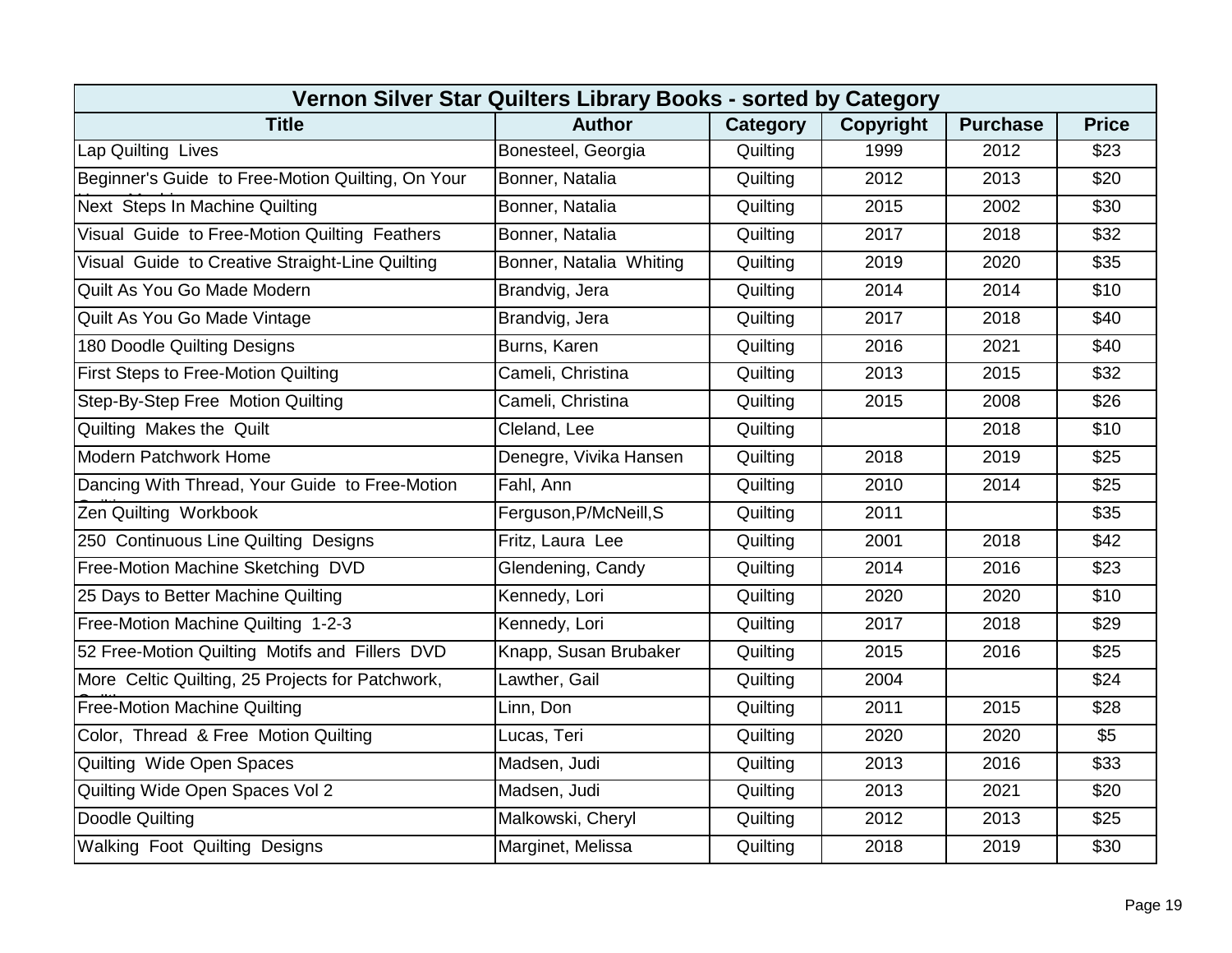| Vernon Silver Star Quilters Library Books - sorted by Category      |                         |          |           |                 |                  |  |  |  |
|---------------------------------------------------------------------|-------------------------|----------|-----------|-----------------|------------------|--|--|--|
| <b>Title</b>                                                        | <b>Author</b>           | Category | Copyright | <b>Purchase</b> | <b>Price</b>     |  |  |  |
| <b>Machine Quilting Primer</b>                                      | Martin, Cynthia         | Quilting | 1996      | 2018            | \$32             |  |  |  |
| <b>Foolproof Machine Quilting</b>                                   | Mashuta, Mary           | Quilting | 2008      | 2009            | \$28             |  |  |  |
| Foolproof Walking-Foot Quilting Designs                             | Mashuta, Mary           | Quilting | 2015      | 2016            | \$40             |  |  |  |
| Quilt As You Go, Reimagined, Clean. Simple.                         | McManus, M/Raffuse, S   | Quilting | 2012      | 2013            | \$14             |  |  |  |
| <b>Machine Freehand Patterns</b>                                    | Moore, Nan              | Quilting | 2009      | 2010            | \$30             |  |  |  |
| Free-Motion Quilting Idea Book                                      | Murphy, Amanda          | Quilting | 2015      | 2016            | \$30             |  |  |  |
| <b>Rulerwork Quilting</b>                                           | Murphy, Amanda          | Quilting | 2018      | 2019            | \$25             |  |  |  |
| Rulerwork Quilting, The ultimate guide                              | Murphy, Amnada          | Quilting | 2020      | 2021            | \$40             |  |  |  |
| Fabulous Feathers & Fillers, Design & Machine                       | Nickels, Sue            | Quilting | 2013      | 2014            | \$45             |  |  |  |
| Machine Quilting with Decorative Threads                            | Noble, M/ Hendricks, E  | Quilting | 1998      | 2001            | $\overline{$30}$ |  |  |  |
| Modern Quilting Designs, 90 Free-Motion Inspirations Pease, bethany |                         | Quilting | 2011      | 2015            | \$28             |  |  |  |
| Listen to Your Quilt, 4 Simple Steps to Select the                  | Persing, Barbara        | Quilting | 2012      | 2012            | \$30             |  |  |  |
| Accentuate the Negative                                             | Price, Trish            | Quilting | 2014      | 2022            | \$30             |  |  |  |
| Modern Machine Quilting DVD                                         | Redford, Catherine      | Quilting | 2015      | 2012            | \$32             |  |  |  |
| <b>Learn to Machine Quilt</b>                                       | Sloan, Pat              | Quilting | 2007      | 2012            | \$16             |  |  |  |
| Pat Sloan's Teach Me To Machine Quilt                               | Sloan, Pat              | Quilting | 2016      |                 | \$35             |  |  |  |
| Get Addicted To Free-Motion Quilting                                | Snyder, Shelia Sinclair | Quilting | 2013      | 2016            | \$22             |  |  |  |
| Fast & Fun Machine Quilting                                         | Soltys, K, (Ed)         | Quilting | 1997      | 2015            |                  |  |  |  |
| Helen's Copy & Use Quilting Patterns                                | Squire, Helen           | Quilting | 2002      |                 | \$15             |  |  |  |
| Magical Machine Quilting & Embellishment                            | Stangness, Lorraine     | Quilting |           | 2019            | \$25             |  |  |  |
| Hooked on Feathers: Clever, No Backtracking                         | Terry, Sally            | Quilting | 1987      | 2006            | \$25             |  |  |  |
| Fast & Free, Vol. 0.5, DVD, Beginner's Free Motion                  | Thompson, Patsy         | Quilting | 2008      | 2012            | \$28             |  |  |  |
| Fast & Free, Vol. 2, DVD, Innovative & Intriquing                   | Thompson, Patsy         | Quilting | 2007      | 2012            | \$25             |  |  |  |
| Ruler Work For the Sit-Down Quilter DVD                             | Thompson, Patsy         | Quilting | 2015      |                 | \$10             |  |  |  |
| Grand Finale, DVD, Machine Quilting & Finishing                     | Tims, Ricky             | Quilting | 2005      | 2015            | \$40             |  |  |  |
| Quilt It As You Go                                                  | Vagts, Carolyn (ed.)    | Quilting | 2013      |                 | \$10             |  |  |  |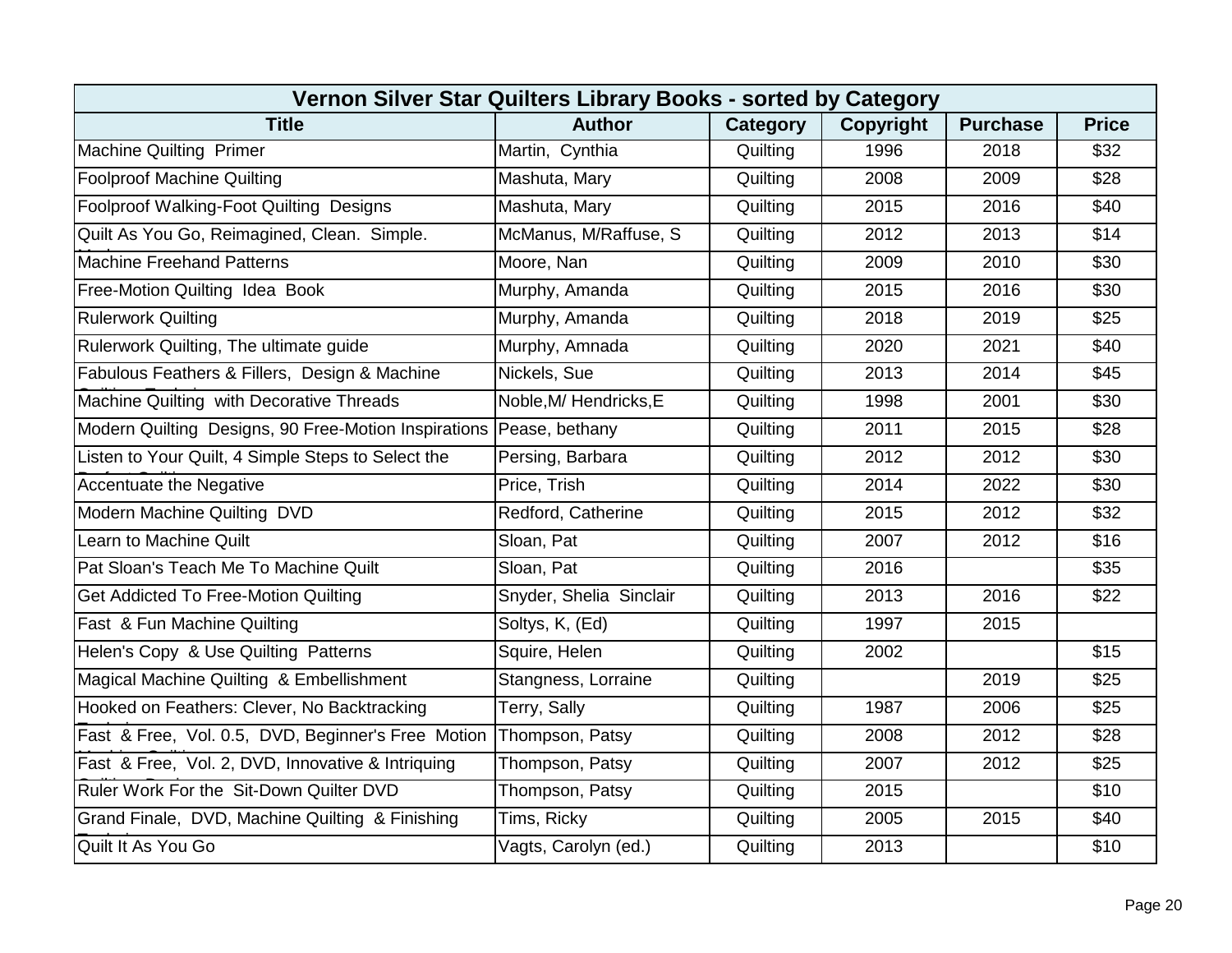| Vernon Silver Star Quilters Library Books - sorted by Category                    |                           |           |           |                 |              |  |  |  |
|-----------------------------------------------------------------------------------|---------------------------|-----------|-----------|-----------------|--------------|--|--|--|
| <b>Title</b>                                                                      | <b>Author</b>             | Category  | Copyright | <b>Purchase</b> | <b>Price</b> |  |  |  |
| <b>Free-Motion Meandering</b>                                                     | Walters, Angela           | Quilting  | 2017      | 2018            | \$33         |  |  |  |
| Free-Motion Quilting With Angela Walters                                          | Walters, Angela           | Quilting  | 2012      | 2013            | \$27         |  |  |  |
| In the Studio With Angela Walters                                                 | Walters, Angela           | Quilting  | 2012      | 2012            | \$24         |  |  |  |
| Shape By Shape Collection 2                                                       | Walters, Angela           | Quilting  | 2016      | 2022            | \$35         |  |  |  |
| Shape by Shape Collection 2: Free-Motion Quilting                                 | Walters, Angela           | Quilting  | 2016      | 2015            | \$30         |  |  |  |
| Shape by Shape Free-Motion Quilting With Angela                                   | Walters, Angela           | Quilting  | 2014      | 2010            | \$33         |  |  |  |
| Ultimate Guide to Machine Quilting, The                                           | Walters, A. & C. Watson   | Quilting  | 2016      |                 | \$43         |  |  |  |
| <b>Freemotion Quilting</b>                                                        | Woodworth, Judy           | Quilting  | 2010      | 2013            | \$25         |  |  |  |
| <b>Hand Quilting</b>                                                              | Anderson, Alex            | Reference | 1998      | 2020            | \$44         |  |  |  |
| Start Quilting With Alex Anderson                                                 | Anderson, Alex            | Reference | 2001      | 2012            |              |  |  |  |
| Inspiring Improv                                                                  | <b>Ball, Nicholas</b>     | Reference | 2019      | 2020            | \$30         |  |  |  |
| Threads: The basics and beyond                                                    | <b>Bates Debbie</b>       | Reference | 2015      | 2012            | \$20         |  |  |  |
| Quilt of Belonging, The Invitation Project                                        | Bryan, Esther             | Reference | 2005      | 2012            | \$25         |  |  |  |
| Quilt Labels, Foundation-Pieced                                                   | Causee, Linda             | Reference | 2004      | 2003            | \$20         |  |  |  |
| <b>Marvelous Miters</b>                                                           | Cleveland, Susan K        | Reference | 2009      | 2020            | \$20         |  |  |  |
| Cotton Theory Quilting, Bk 1, Quilt As You Go                                     | Cotton, Betty             | Reference | 2006      | 2014            | \$33         |  |  |  |
| Quilt Inspirations from Africa, Caravan of Ideas, Motifs England, K, & Johnson, E |                           | Reference | 2000      | 2021            | \$45         |  |  |  |
| Quilter's Complete Guide                                                          | Fons, Maryanne & Porter,  | Reference |           |                 | \$10         |  |  |  |
| <b>Teach Yourself Visually: Quilting</b>                                          | Hakala, Sonja             | Reference | 2008      | 2016            | \$10         |  |  |  |
| <b>Firm Foundations</b>                                                           | Halland, Jane/Haywood     | Reference | 1996      | 2020            | \$34         |  |  |  |
| <b>Creating Your Perfect Quilting Space</b>                                       | Hallock, Lois L.          | Reference | 2005      | 2019            | \$20         |  |  |  |
| Quilter's Academy Vol.3-Junior Year                                               | Hargrave, H               | Reference | 2011      | 2016            | \$36         |  |  |  |
| Quilter's Academy Vol.4-Senior Year                                               | Hargrave, H               | Reference | 2012      | 2011            | \$30         |  |  |  |
| Quilter's Academy Vol.1-Freshman Year                                             | Hargrave, H.              | Reference | 2009      | 2016            | \$32         |  |  |  |
| Quilter's Academy Vol.2-Sophomore Year                                            | Hargrave, H.              | Reference | 2010      | 2016            | \$36         |  |  |  |
| Quilt Savvy, Hand Quilting                                                        | Hedrick, Virginia "Rusty" | Reference | 2003      | 2020            | \$34         |  |  |  |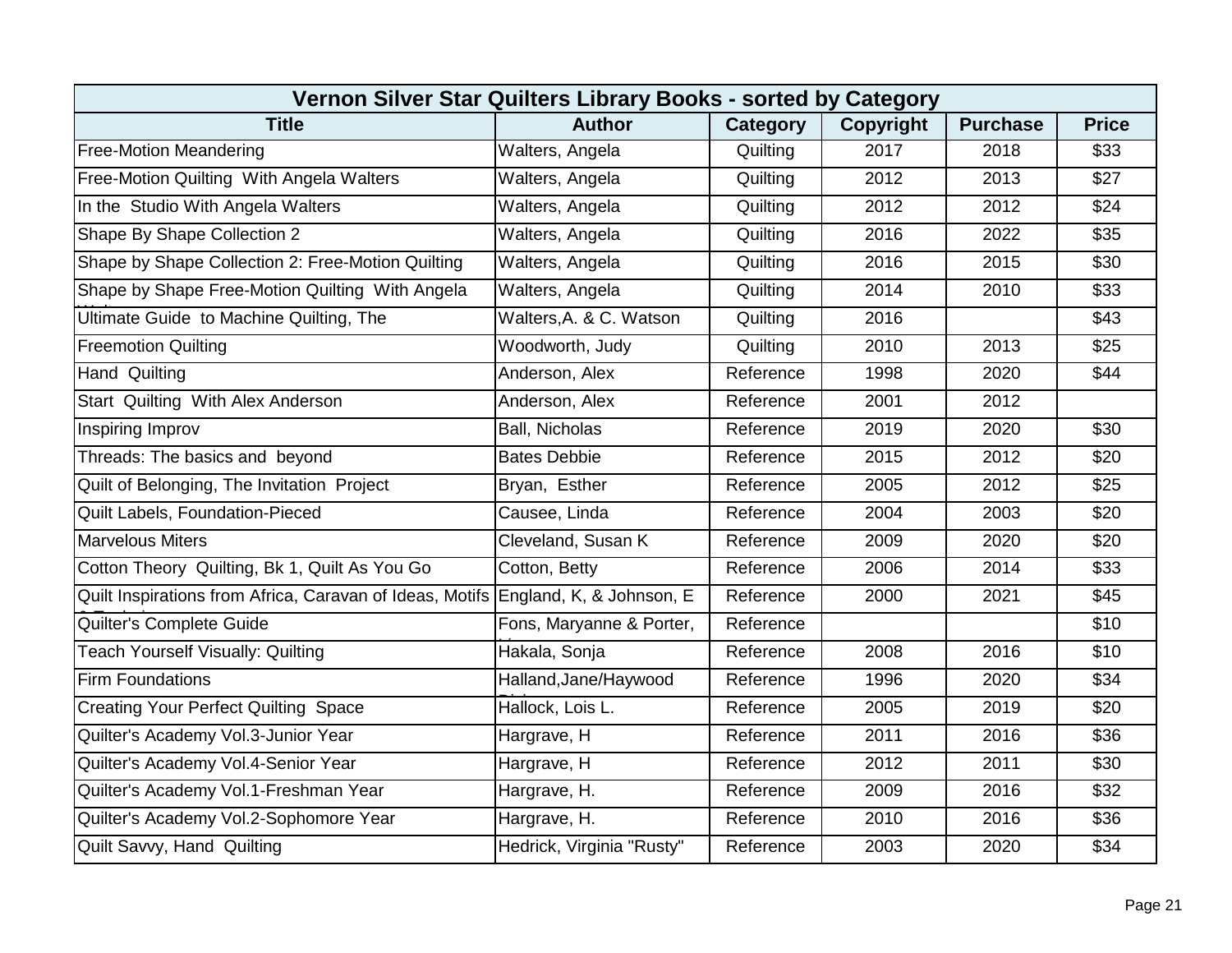| Vernon Silver Star Quilters Library Books - sorted by Category       |                           |                 |           |                 |                  |  |  |  |
|----------------------------------------------------------------------|---------------------------|-----------------|-----------|-----------------|------------------|--|--|--|
| <b>Title</b>                                                         | <b>Author</b>             | <b>Category</b> | Copyright | <b>Purchase</b> | <b>Price</b>     |  |  |  |
| <b>Connecting Up</b>                                                 | Hopkins, M.E.             | Reference       | 1990      |                 | \$25             |  |  |  |
| <b>Connectors Collection</b>                                         | Hopkins, M.E.             | Reference       | 2000      |                 | \$25             |  |  |  |
| Continuing On                                                        | Hopkins, M.E.             | Reference       | 1991      |                 | \$25             |  |  |  |
| It's OK To Sit On My Quilt Book, The                                 | Hopkins, M.E.             | Reference       | 1989      |                 | $\overline{$25}$ |  |  |  |
| <b>Kansas Connections</b>                                            | Hopkins, M.E.             | Reference       | 1996      |                 | \$25             |  |  |  |
| <b>Baker's Dozen Doubled</b>                                         | Hopkins, Mary Ellen       | Reference       | 2000      | 2020            | \$30             |  |  |  |
| Measure the Possibilities with Omnigrid                              | Johnson-Srebro, Nancy     | Reference       | 1993      |                 | \$32             |  |  |  |
| Modern Quilts, Designs of the New Century                            | <b>Modern Quilt Guild</b> | Reference       | 2017      | 2020            | \$30             |  |  |  |
| Over Easy Creative Ideas for Pieced Quilt Backs                      | Nevaril, Lerlene          | reference       | 2004      | 2005            | \$20             |  |  |  |
| <b>Tips and Techniques</b>                                           | Nolte, J (ed.)            | Reference       | 2012      | 2015            | \$20             |  |  |  |
| Simple Stitches Quilting: 18 Projects For the New                    | Pattison, Emma            | Reference       | 2010      | 2009            | \$23             |  |  |  |
| The Art of Manipulating Fabric                                       | Wolff, Colette            | Reference       | 1996      | 2019            | \$30             |  |  |  |
| Make Any Block Any Size                                              | Wolfrom, Joen             | Reference       | 1999      | 2018            | \$19             |  |  |  |
| Stitch, Fabric & Thread                                              | Healey, Elizabeth         | Reference       | 2017      | 2018            | \$25             |  |  |  |
| Seasons of Friendship Tablerunners                                   | Anna, B/Crukovich, D      | Runner &        | 1997      | 2006            | \$28             |  |  |  |
| Let's Do Lunch                                                       | <b>Atkinson Designs</b>   | Runner &        | 2008      | 2009            | \$20             |  |  |  |
| <b>Bed Runners Using Precut Fabrics</b>                              | Brown, Kathy              | Runner &        | 2010      | 2017            | \$30             |  |  |  |
| My Runners Keep Going, 12 Fun Table Runners                          | Disa, Asdis Erla          | Runner &        | 2012      | 2015            | \$25             |  |  |  |
| Table Runners, A Quilter's Dozen                                     | Henning, Brenda           | Runner &        | 2005      | 2014            | \$30             |  |  |  |
| <b>Top Your Table</b>                                                | Martingdale & Company     | Runner &        | 2015      | 2014            | \$10             |  |  |  |
| On the Run, 12 Runners Using Your Favorite Precuts Peterson, Heather |                           | Runner &        | 2009      | 2010            | \$20             |  |  |  |
| <b>Runners Etc.</b>                                                  | Squibb/ Jacobs            | Runner &        | 2009      | 2013            |                  |  |  |  |
| <b>Runners Rock</b>                                                  | Squibb/ Jacobs            | Runner &        | 2013      | 2011            |                  |  |  |  |
| Save the Selvages, The Ultimate Small Project Book                   | Thompson, Sandy           | Runner &        | 2012      | 2007            | \$32             |  |  |  |
| Trendy Table 3                                                       | Petersen, Heather         | <b>Runners</b>  | 2021      | 2011            | \$35             |  |  |  |
| Grunge Love - Table Runner Club                                      | Skomp, K, Pipes, B        | <b>Runners</b>  | 2018      | 2021            | \$35             |  |  |  |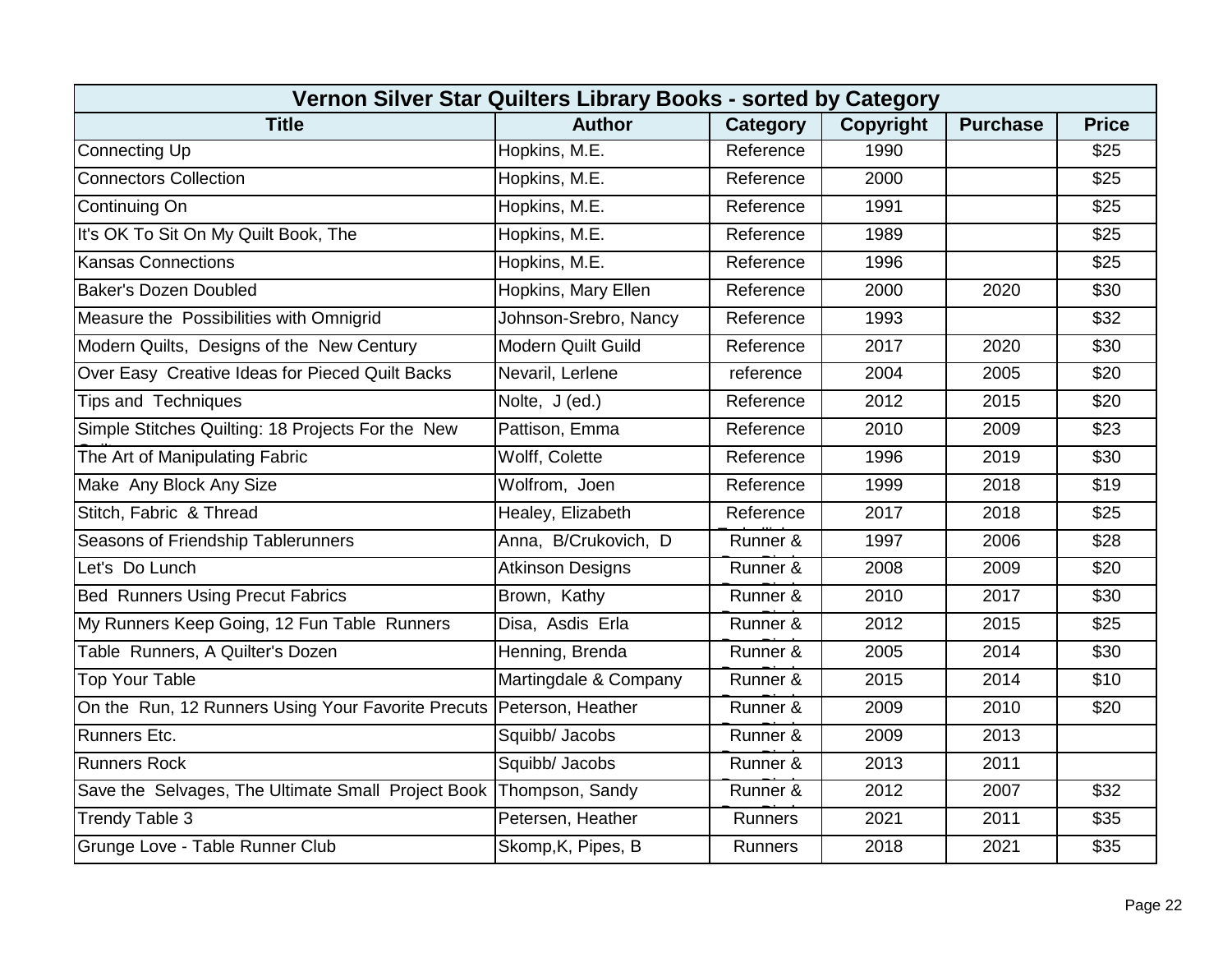| Vernon Silver Star Quilters Library Books - sorted by Category |                         |                     |           |                 |                  |  |  |  |
|----------------------------------------------------------------|-------------------------|---------------------|-----------|-----------------|------------------|--|--|--|
| <b>Title</b>                                                   | <b>Author</b>           | Category            | Copyright | <b>Purchase</b> | <b>Price</b>     |  |  |  |
| Precut Table Runners & Toppers                                 | Annie's Quilting (ed.)  | Runners &           | 2017      | 2018            | \$16             |  |  |  |
| Big Book of Table Toppers, The                                 | Cook, Tina (ed)         | Runners &           | 2017      | 2018            | \$20             |  |  |  |
| Make Your Bed, Bed Runners, Pillows & More to                  | Evans, Leslee           | Runners &           | 2011      | 2013            | \$20             |  |  |  |
| Table Top Quilts, 34 Projects                                  | Fons & Porter           | Runners &           | 2010      | 2012            | \$28             |  |  |  |
| Skinny Quilts & Table Runners, from Today's Top                | Levie, Eleanor (ed)     | Runners &           | 2008      | 2014            | \$29             |  |  |  |
| Patchwork Table Runners                                        | Stauffer, J./ Hatch, S. | Runners &           | 2009      | 2013            | \$25             |  |  |  |
| Learn To Make Quilted Mug Rugs                                 | Vagts, Carolyn S.       | Runners &           | 2017      | 2018            | \$25             |  |  |  |
| Scraps to You, Too                                             | Caffrey, Debbie         | <b>Scrap Quilt</b>  | 1998      | 2018            | \$12             |  |  |  |
| Scrappy Patches, Pinwheels & more!                             | England, Kaye           | <b>Scrap Quilt</b>  | 2003      | 2012            | \$30             |  |  |  |
| <b>Quilts From Neckties</b>                                    | Newman, Sharon          | <b>Scrap Quilt</b>  | 1995      | 2013            | \$38             |  |  |  |
| Oh, Scrap!                                                     | Alexander, Lissa        | <b>Scrap Quilts</b> | 2018      | 2018            | \$39             |  |  |  |
| Sisterhood of Scraps                                           | Alexander, Lissa        | <b>Scrap Quilts</b> | 2020      | 2020            | \$30             |  |  |  |
| Mad About Plaid! Quilts from Classic Fabrics                   | Bacon, Debbie           | <b>Scrap Quilts</b> | 2004      | 2013            | $\overline{$39}$ |  |  |  |
| S is for Scraps                                                | Bong, Gayle             | <b>Scrap Quilts</b> | 2010      | 2011            | \$35             |  |  |  |
| <b>Scrap Basket Sensations</b>                                 | Brackett, Kim           | <b>Scrap Quilts</b> | 2011      | 2009            | \$30             |  |  |  |
| <b>Scrap-Basket Beauties</b>                                   | Brackett, Kim           | <b>Scrap Quilts</b> | 2013      | 2019            | \$20             |  |  |  |
| Squares & Triangles, 13 Patterns for Innovating &              | Campbell, Elsie M       | <b>Scrap Quilts</b> | 2011      |                 | \$28             |  |  |  |
| Scrappy Quilts, 29 Favorite Projects                           | ed. Am Patchwork &      | <b>Scrap Quilts</b> | 2011      | 2009            | \$30             |  |  |  |
| Make + Love Quilts                                             | Fons, Mary Katherine    | <b>Scrap Quilts</b> | 2014      | 2016            | \$20             |  |  |  |
| Cut the Scraps! 7 Steps to Quilting Your Way                   | Ford, Joan              | <b>Scrap Quilts</b> | 2011      | 2014            | \$30             |  |  |  |
| Scraps Plus One! New Patterns to Quilt Through                 | Ford, Joan              | <b>Scrap Quilts</b> | 2013      |                 | \$5              |  |  |  |
| Versatile Nine Patch, The                                      | Ford, Joan              | <b>Scrap Quilts</b> | 2017      | 2018            | \$37             |  |  |  |
| Quilts For Scrap Lovers                                        | Gauthier, Judy          | <b>Scrap Quilts</b> | 2016      | 2006            | \$25             |  |  |  |
| Spectacular Scraps, A Simple Approach to Stunning              | Hooworth, J/Rolfe, M    | <b>Scrap Quilts</b> | 2000      | 2011            | \$10             |  |  |  |
| Stash Magic, Make the Most of Your Fabric                      | Huff, Janette           | <b>Scrap Quilts</b> | 2009      | 2008            | \$37             |  |  |  |
| <b>Adventures With Leaders and Enders</b>                      | Hunter, Bonnie          | <b>Scrap Quilts</b> | 2009      | 2016            | \$20             |  |  |  |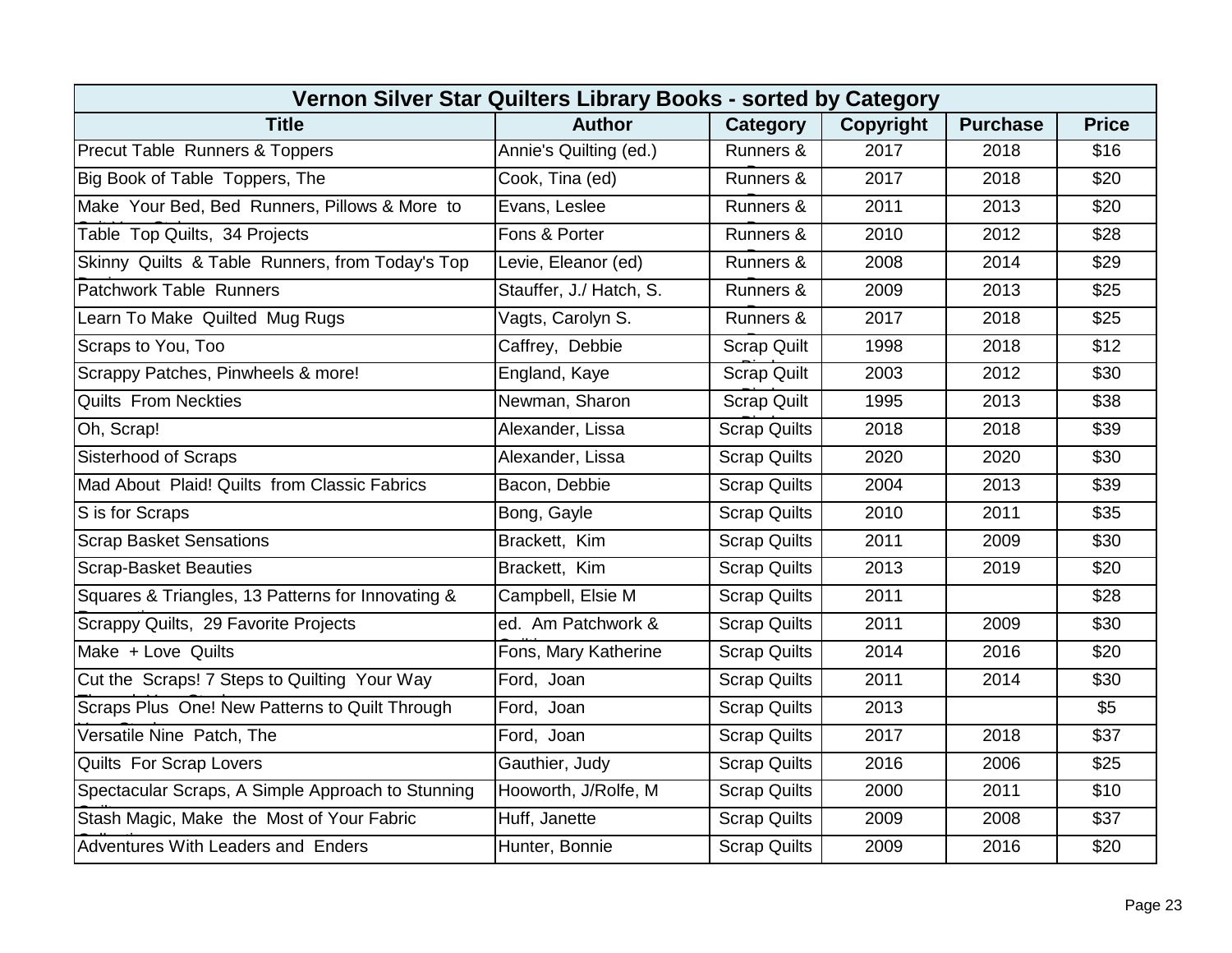| Vernon Silver Star Quilters Library Books - sorted by Category |                         |                     |                  |                 |              |  |  |  |
|----------------------------------------------------------------|-------------------------|---------------------|------------------|-----------------|--------------|--|--|--|
| <b>Title</b>                                                   | <b>Author</b>           | Category            | <b>Copyright</b> | <b>Purchase</b> | <b>Price</b> |  |  |  |
| More Adventures With Leaders and Enders                        | Hunter, Bonnie          | <b>Scrap Quilts</b> | 2014             | 2011            | \$15         |  |  |  |
| Scraps & Shirttails II, Continuuing the Art of Quilting        | Hunter, Bonnie          | <b>Scrap Quilts</b> | 2010             | 2015            | \$28         |  |  |  |
| <b>Scraps and Shirttails</b>                                   | Hunter, Bonnie          | <b>Scrap Quilts</b> | 2008             | 2016            | \$30         |  |  |  |
| <b>Addicted to Scraps</b>                                      | Hunter, Bonnie K.       | <b>Scrap Quilts</b> | 2016             | 2016            | \$35         |  |  |  |
| String Fling                                                   | Hunter, Bonnie K.       | <b>Scrap Quilts</b> | 2012             | 2009            | \$35         |  |  |  |
| <b>String Frenzy</b>                                           | Hunter, Bonnie K.       | <b>Scrap Quilts</b> | 2018             | 2019            | \$36         |  |  |  |
| Scraps Organized to Perfection                                 | Jones, DeLoa            | <b>Scrap Quilts</b> | 2002             | 2015            | \$30         |  |  |  |
| Big Book of Scrappy Quilts, The                                | Keltner, Jennifer (ed)  | <b>Scrap Quilts</b> | 2015             | 2016            | \$37         |  |  |  |
| <b>Scrap Quilt Secrets</b>                                     | Knott, Diane            | <b>Scrap Quilts</b> | 2016             | 2020            | \$35         |  |  |  |
| Stashtastic! 12 patterns for Fat-Quarter Quilts                | Leko, Doug              | <b>Scrap Quilts</b> | 2017             | 2019            | \$30         |  |  |  |
| <b>Scraps</b>                                                  | Martin, Judy            | <b>Scrap Quilts</b> | 2006             | 2013            | \$26         |  |  |  |
| Magic of Crazy Quilting, (The), Embellished Quilting           | Michler, J. Marsha      | <b>Scrap Quilts</b> | 1998             | 2012            | \$24         |  |  |  |
| Ultimate Scrap Quilt, (The)                                    | Mori, Joyce             | <b>Scrap Quilts</b> | 1997             | 2010            |              |  |  |  |
| <b>Scrap Quilts</b>                                            | Nolte, J (ed.)          | <b>Scrap Quilts</b> | 2010             | 2013            | \$25         |  |  |  |
| No Scrap Left Behind                                           | Nyberg, Amanda Jean     | <b>Scrap Quilts</b> | 2017             | 2018            | \$35         |  |  |  |
| Simple Strategies For Scrap Quilts                             | Roddy Brown, Lynn       | <b>Scrap Quilts</b> | 2006             |                 | \$43         |  |  |  |
| Friendship Strips & Scraps, 18 Projects Using Strip            | Sitar, Edyta            | <b>Scrap Quilts</b> | 2010             | 2012            | \$20         |  |  |  |
| <b>Strips &amp; Strings</b>                                    | Sloppy, Evelyn          | <b>Scrap Quilts</b> | 2003             | 2009            | \$25         |  |  |  |
| <b>Weekend Scrap Quilting</b>                                  | Stauffer, J./ Hatch, S. | <b>Scrap Quilts</b> | 2004             | 2016            | \$24         |  |  |  |
| Quick and Easy Scrap Quilts                                    | Wilens, Patricia        | <b>Scrap Quilts</b> | 1995             | 2015            | \$5          |  |  |  |
| 15 Minutes of Play, Improvisational Quilts                     | Wolfe, Victoria Findlay | <b>Scrap Quilts</b> | 2012             | 2019            | \$43         |  |  |  |
| Scraps Inc.                                                    | Woods, Suzanne          | <b>Scrap Quilts</b> | 2014             | 2006            | \$30         |  |  |  |
| Fun & Easy Scrap Quilting                                      |                         | <b>Scrap Quilts</b> |                  | 2018            | \$38         |  |  |  |
| <b>Scrappy and Happy Quilts</b>                                | Henderson, Kate         | Scrappy             | 2018             | 2021            | \$35         |  |  |  |
| String Quilts from Classic to Contemeporary                    | Hogan, Mary             | scrappy             | 2019             | 2021            | \$36         |  |  |  |
| Quilts From the Heart                                          | Renaud                  | Scrappy             | 2006             | 2019            | \$38         |  |  |  |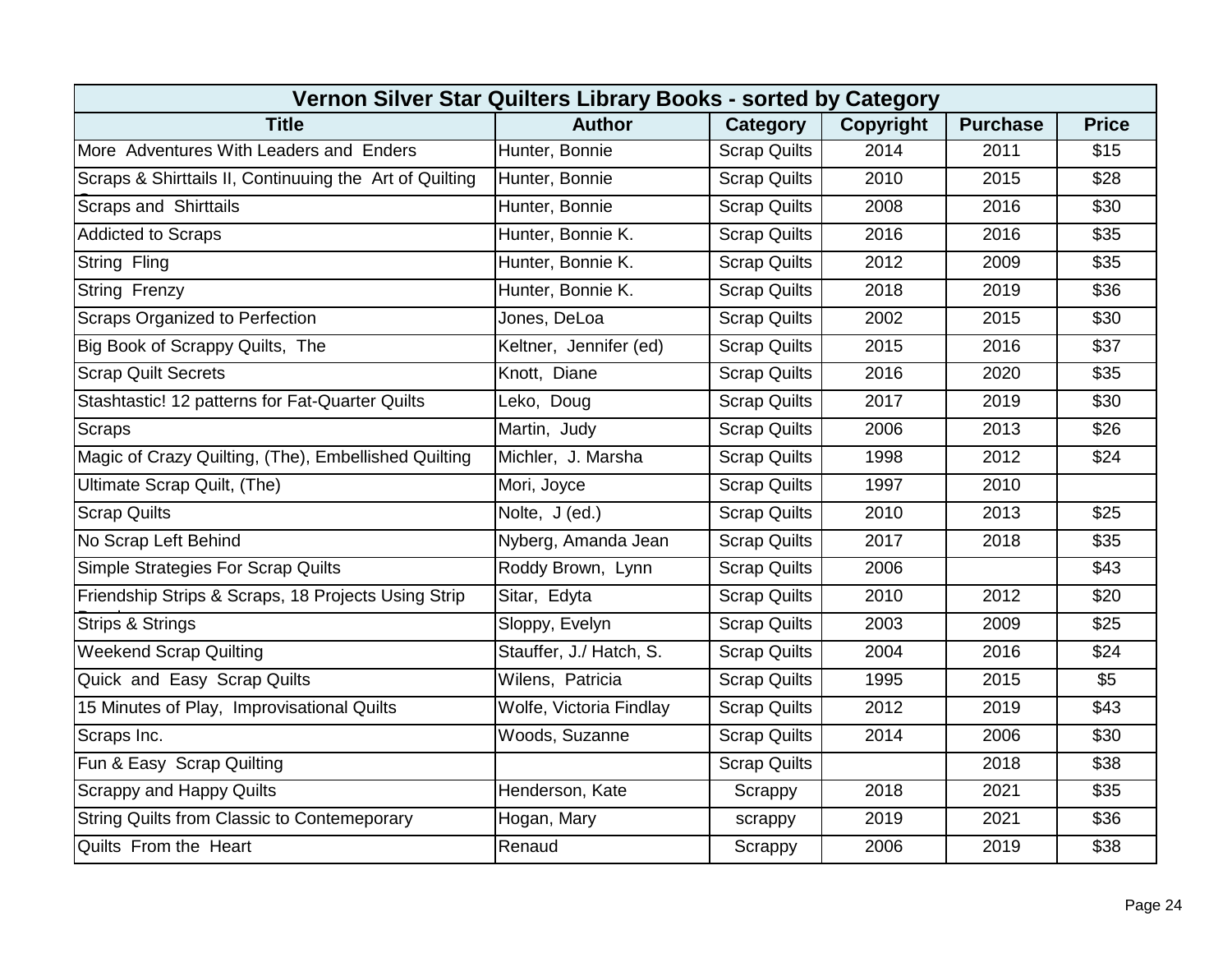| Vernon Silver Star Quilters Library Books - sorted by Category |                               |          |           |                 |              |  |
|----------------------------------------------------------------|-------------------------------|----------|-----------|-----------------|--------------|--|
| <b>Title</b>                                                   | <b>Author</b>                 | Category | Copyright | <b>Purchase</b> | <b>Price</b> |  |
| Improv Patchwork                                               | Shell, Maria                  | Scrappy  | 2017      | 2021            | \$35         |  |
| Nickel Quilts, Designs From 5" Scraps                          | Speth, Pat/ Thode, C.         | scrappy  | 2002      | 2011            | \$40         |  |
| <b>Mystical Quilts</b>                                         | Yenter, Jason                 | Scrappy  | 2018      | 2021            | \$26         |  |
| <b>Quilt the Seasons</b>                                       | Baker, Barbara & J. Boe       | Seasonal | 2004      | 2007            | \$30         |  |
| Maple Leaf Quilts, 12 Projects, 9 Triangle                     | Baros, Ilene                  | Seasonal | 2008      | 2008            | \$20         |  |
| Quilter's Home - Spring                                        | Fletcher, Lois K.             | Seasonal | 2005      |                 | \$25         |  |
| Quilter's Home - Winter                                        | Fletcher, Lois K.             | Seasonal | 2003      | 2012            | \$32         |  |
| <b>Quilt A New Christmas</b>                                   | Goldsmith, Becky              | Seasonal | 2011      | 2015            | \$27         |  |
| <b>Holiday Collage Quilts</b>                                  | Goldstein, Joanne             | Seasonal | 2001      | 2020            | \$32         |  |
| Comfort & Joy                                                  | Hickey, Mary                  | Seasonal | 2007      | 2007            | \$40         |  |
| Vintage Christmas                                              | Holt, Lori                    | Seasonal | 2018      | 2019            | \$31         |  |
| Quilting for Christmas, 17 Projects                            | <b>House of White Birches</b> | Seasonal | 2012      | 2015            | \$26         |  |
| Seasonal Quilts using Quick Bias                               | Hudock, Gretchen K            | Seasonal |           | 2018            | \$38         |  |
| A Creative Christmas, Runners, Throws, Quilts                  | Jensen, Lynette               | Seasonal | 2011      | 2015            | \$10         |  |
| Tis the Autumn Season                                          | Large, Jeanne                 | Seasonal | 2013      | 2016            | \$30         |  |
| Snowflake Follies, Quilts to Make in a Winter                  | Martin, Terry                 | Seasonal | 2003      | 2014            | \$32         |  |
| <b>Merry Christmas Quilts</b>                                  | Martingale & Co.              | Seasonal | 2005      | 2012            | \$20         |  |
| Christmas in the Country                                       | McCray, Rhonda                | Seasonal | 2020      | 2020            | \$35         |  |
| A Fresh Look At Seasonal Quilts                                | Popa, Julie                   | Seasonal | 2006      | 2016            | \$10         |  |
| <b>Calendar Quilts</b>                                         | Schaefer, Kim                 | Seasonal | 2010      | 2022            | \$25         |  |
| More Joy to the World                                          | Smith, N./ Millgan, L.        | Seasonal | 2007      | 2017            | \$43         |  |
| Deck the Halls: Quilts to Celebrate Christmas                  | Taylor, Cheryl Almgren        | Seasonal | 2009      | 2016            | \$39         |  |
| Appliquilt for Christmas                                       | White, Tonee                  | Seasonal | 1995      | 2011            | \$27         |  |
| <b>Merry Christmas Quilting</b>                                | Clayton, Barbara              | Seasonal | 2006      | 2018            | \$30         |  |
| Welcome to the North Pole                                      | Goldsmith, Becky              | Seasonal | 1997      | 2014            | \$36         |  |
| Christmas Favorites, Art to Heart                              | Halvorsen, Nancy              | Seasonal | 2012      | 2013            | \$30         |  |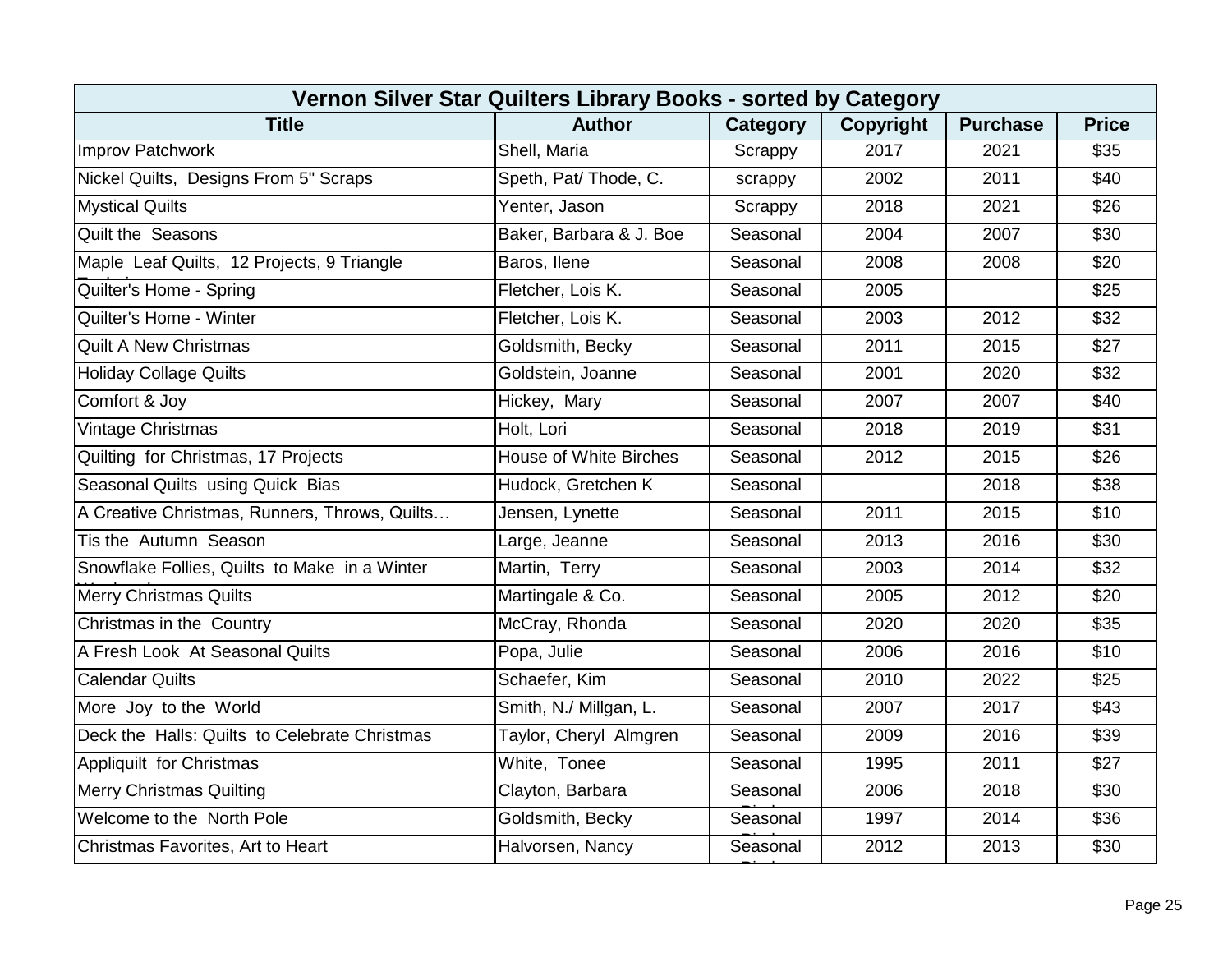| Vernon Silver Star Quilters Library Books - sorted by Category |                          |                    |                  |                 |                  |  |
|----------------------------------------------------------------|--------------------------|--------------------|------------------|-----------------|------------------|--|
| <b>Title</b>                                                   | <b>Author</b>            | Category           | <b>Copyright</b> | <b>Purchase</b> | <b>Price</b>     |  |
| Here Comes Santa, Art to Heart                                 | Halvorsen, Nancy         | Seasonal           | 1997             | 2003            | \$10             |  |
| Ho Ho Ho Let It Snow, Art to Heart                             | Halvorsen, Nancy         | Seasonal           | 2013             | 2013            | \$27             |  |
| Star of Wonder, Art to Heart                                   | Halvorsen, Nancy         | Seasonal           | 2007             | 2011            | \$10             |  |
| Christmas Traditions in Stained Glass                          | Henning, Brenda          | Seasonal           | 1999             | 2010            | \$30             |  |
| Holiday Wrappings, Quilts to Welcome the Season                | Manwaring, L/Nelson, S   | Seasonal           | 2008             | 2010            | \$23             |  |
| Folded Fabric Fun, Pillows, Purses, Totes & More               | Martin, Nancy            | Seasonal           | 1997             | 2011            | \$22             |  |
| Joy to the World                                               | Milligan, L./ Smith, N.  | Seasonal           | 1999             | 2008            | \$36             |  |
| Quilts of the Winter Solstice                                  | Yenter, Jason            | Seasonal           | 2011             | 2011            | \$26             |  |
| Northern Star Quilt, Quilt in a Day Series                     | Bouchard, Sue            | Star Binder        |                  | 2010            | \$15             |  |
| <b>Ribbon Star Quilts</b>                                      | Mahoney, Nancy           | Star Binder        | 2008             | 2007            | $\overline{$40}$ |  |
| Star Savvy Laps From Fats                                      | Replogle, Ellen          | Star Binder        | 2009             | 2010            | \$43             |  |
| <b>Star-Studded Quilts</b>                                     | Carter, Roxanne          | <b>Star Quilts</b> | 2004             | 2018            | \$18             |  |
| Amazingly Simple Triangle Stars                                | Cline, Barbara H.        | <b>Star Quilts</b> | 2015             | 2018            | \$27             |  |
| <b>Star Struck Quilts</b>                                      | Cline, Barbara H.        | <b>Star Quilts</b> | 2010             | 2018            | \$10             |  |
| <b>Stars By Magic</b>                                          | Johnson-Srebo, Nancy     | <b>Star Quilts</b> | 2004             | 2018            |                  |  |
| Hunter Star Quilts & Beyond                                    | Krentz, Jan              | <b>Star Quilts</b> | 2003             | 2012            | \$35             |  |
| Quick Star Quilts & beyond, 20 Dazzling Projects               | Krentz, Jan              | <b>Star Quilts</b> | 2009             |                 | \$30             |  |
| <b>Make Star Quilts</b>                                        | Nakanishi, Alice (ed.)   | <b>Star Quilts</b> | 2016             | 2017            | \$35             |  |
| Best of Fons & Porter Star Quilts                              | Nolte, Jean (ed.)        | <b>Star Quilts</b> | 2012             | 2016            | \$33             |  |
| Stars a la Carte                                               | Reynolds, Bethany        | <b>Star Quilts</b> | 2000             | 2016            |                  |  |
| Crazy Eights, Fun with 8-Pointed Stars                         | Suit, Mary Sue           | <b>Star Quilts</b> | 2005             | 2009            | \$35             |  |
| Quilts with an Angle                                           | Christensen, Sheila      | <b>Stars</b>       | 2019             | 2022            | \$40             |  |
| My Stars VI, Patterns from The Kansas City Star,               | Kansas City Star         | <b>Stars</b>       | 2011             | 2015            | \$25             |  |
| Romantic Quilts, Lush & Lovely Projects for Your               | Aust. Patch & Quilt Mag. | Traditional        | 2004             | 2011            | \$30             |  |
| ABC 3-D Tumbling Blocksand More!                               | Baker, Marci             | Traditional        | 2010             | 2012            | \$39             |  |
| <b>Bloom Creek Quilts</b>                                      | Bellino, Vicki           | Traditional        | 2010             | 2017            | \$10             |  |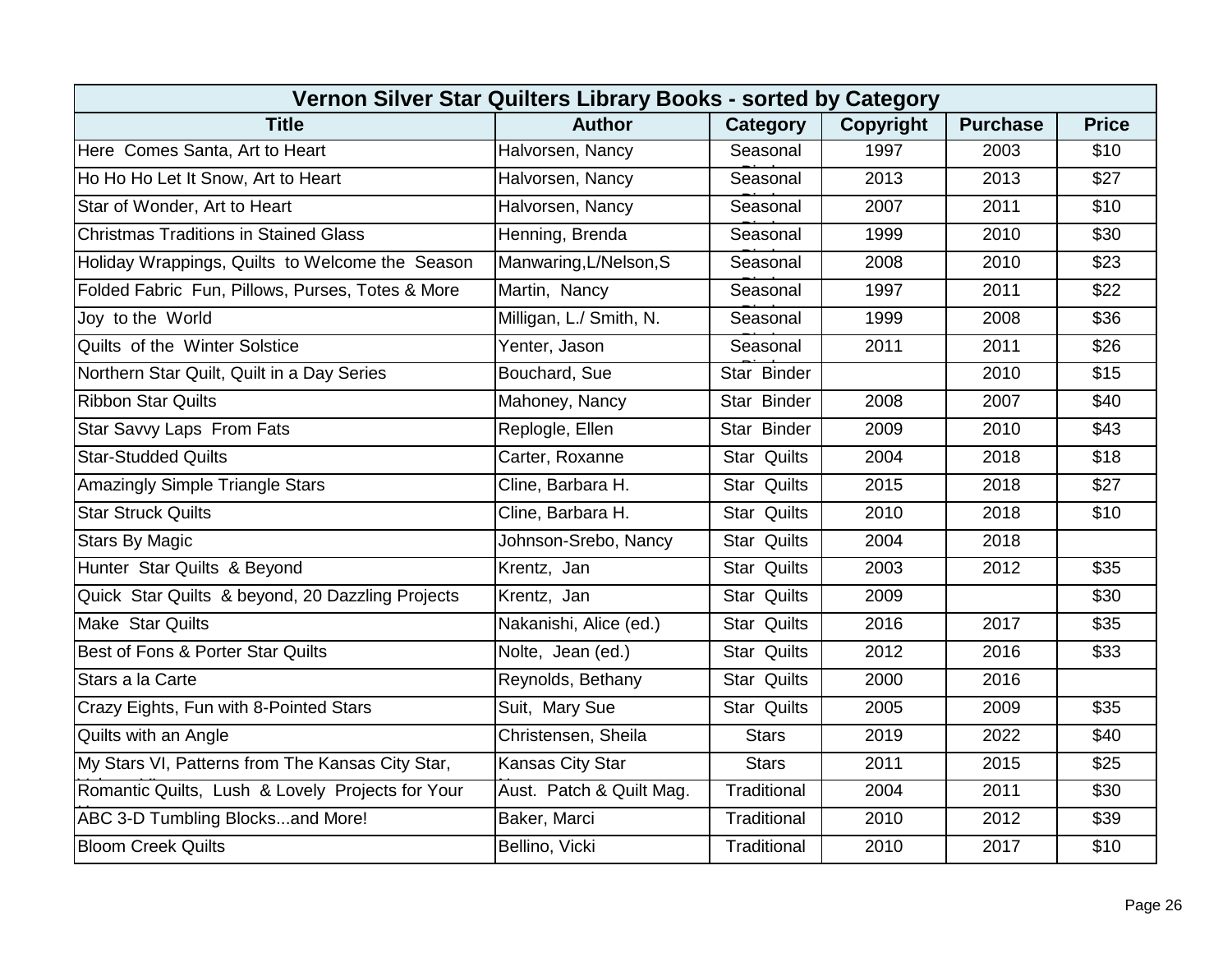| Vernon Silver Star Quilters Library Books - sorted by Category |                               |             |           |                 |                  |  |
|----------------------------------------------------------------|-------------------------------|-------------|-----------|-----------------|------------------|--|
| <b>Title</b>                                                   | <b>Author</b>                 | Category    | Copyright | <b>Purchase</b> | <b>Price</b>     |  |
| <b>Stunning 3D Quilts Simplfied</b>                            | Berry, Ruth Ann               | Traditional | 2020      | 2020            | \$45             |  |
| <b>Underground Railroad Sampler</b>                            | Burns, Eleanor                | Traditional | 2003      | 2015            |                  |  |
| <b>Woven Quilted</b>                                           | Caplinger, Mary Anne          | Traditional | 1995      | 2018            | \$30             |  |
| Trip to Ireland                                                | Carlson, Elizabeth Hamby      | Traditional | 2002      | 2018            | \$20             |  |
| Traditions from Elm Street Quilts, 13 Projects to              | Chiaverini, Jennifer          | Traditional | 2011      | 2006            | \$20             |  |
| Dresden Quilt Blocks Reimagined                                | Copp Grisham, Candyce         | Traditional | 2019      | 2022            | \$35             |  |
| Quilter's Favorites, Timeless Projects for All Skill           | ed. C&T Pub                   | Traditional | 2009      | 2007            | \$25             |  |
| Quilting Illusions                                             | Eddy, Celia                   | Traditional | 2004      | 2018            | \$26             |  |
| Making a Sampler Quilt                                         | Edwards, Lynne                | Traditional | 1996      | 2006            | \$35             |  |
| <b>Hexagon Happenings</b>                                      | Forster, Carolyn              | Traditional | 2014      | 2016            | $\overline{$22}$ |  |
| <b>Big Book of Small Quilts</b>                                | Hickey, Mary                  | Traditional | 1997      | 2020            | \$37             |  |
| Cottage-Style Quilts, 16 Projects for Country Living           | Hickey, Mary                  | Traditional | 2005      | 2014            | \$40             |  |
| Farm Girl Vintage                                              | Holt, Lori                    | Traditional | 2015      | 2019            | \$30             |  |
| Around the Block Again, More Rotary-Cut Blocks                 | Hopkins, Judy                 | Traditional | 2000      | 2012            | \$30             |  |
| Nine Patch Panache, 40+ Nine-Patch Projects                    | <b>House of White Birches</b> | Traditional | 2012      | 2008            | \$30             |  |
| Circle of Nine: 24 stunning and creative quilts                | Houts, Janet                  | Traditional | 2010      | 2018            | \$39             |  |
| Fresh Perspectives, Reinventing 18 Classic Quilts              | Jones, CG/ Finley, B          | Traditional | 2012      | 2012            | \$27             |  |
| Snuggle Up, 8 Lap Quilts to Warm Your Home                     | Kovich, BM/ Warehime, R       | Traditional | 2002      | 2016            | \$30             |  |
| <b>Fresh from the Prairies</b>                                 | Lavigne Denon/Smith           | Traditional | 2013      | 2019            | \$10             |  |
| <b>Distinctive Dresdens</b>                                    | Marek, Katja                  | Traditional | 2017      | 2018            | \$23             |  |
| New Hexagon, The                                               | Marek, Katja                  | Traditional | 2014      | 2006            | \$30             |  |
| Mariner's Compass Quilts: New Directions                       | Mathieson, Judy               | Traditional | 1995      | 2018            | \$15             |  |
| Storm at Sea Quilts, One Block, An Ocean of                    | Mathson, Wendy                | Traditional | 2009      | 2012            | \$32             |  |
| French Braid Transformation, 12 Spectacular Strip-             | Miler, Jane Hardy             | Traditional | 2011      | 2012            | \$25             |  |
| Crazy Quilt Handbook, The                                      | Montano, Judith Baker         | Traditional | 2014      | 2017            | \$30             |  |
| A Touch of Rosie Quilts, 14 Designs                            | Nelson, Carrie L.             | Traditional | 2010      | 2014            | \$25             |  |